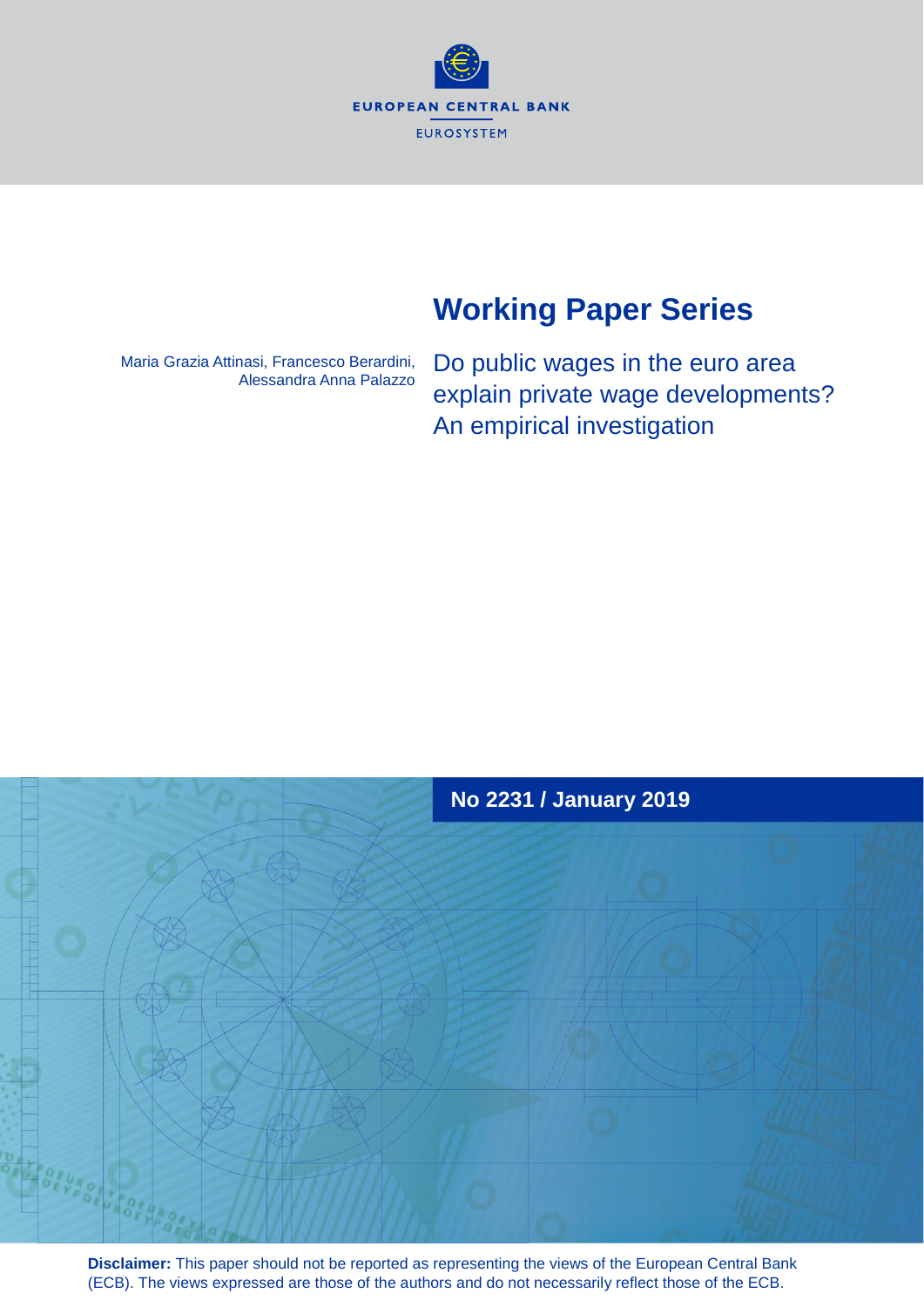#### Abstract

This paper investigates the relationship between public and private wages in the five largest euro area countries for the period 1997-2017. The analysis shows that there exists a positive and significant response of private wages to a public wage shock. This effect is found to be temporary and to differ across countries (positive and significant in France, Spain, Italy and non-significant in Germany and the Netherlands). Interestingly, the response of private wages is found to be asymmetric: a positive and statistically significant response is found in case of a positive shock to public wages, while no statistically significant effects are detected in case of a cut to public wages. As the public wage containment policies adopted during the sovereign debt crisis are expected to be gradually lifted in several euro area countries, the findings of this paper suggest that knock-on effects on private sector wages cannot be excluded in the years to come.

Keywords: government wages, private sector wages, asymmetries, spillovers JEL Classification: E24; E62; J30; C33; C11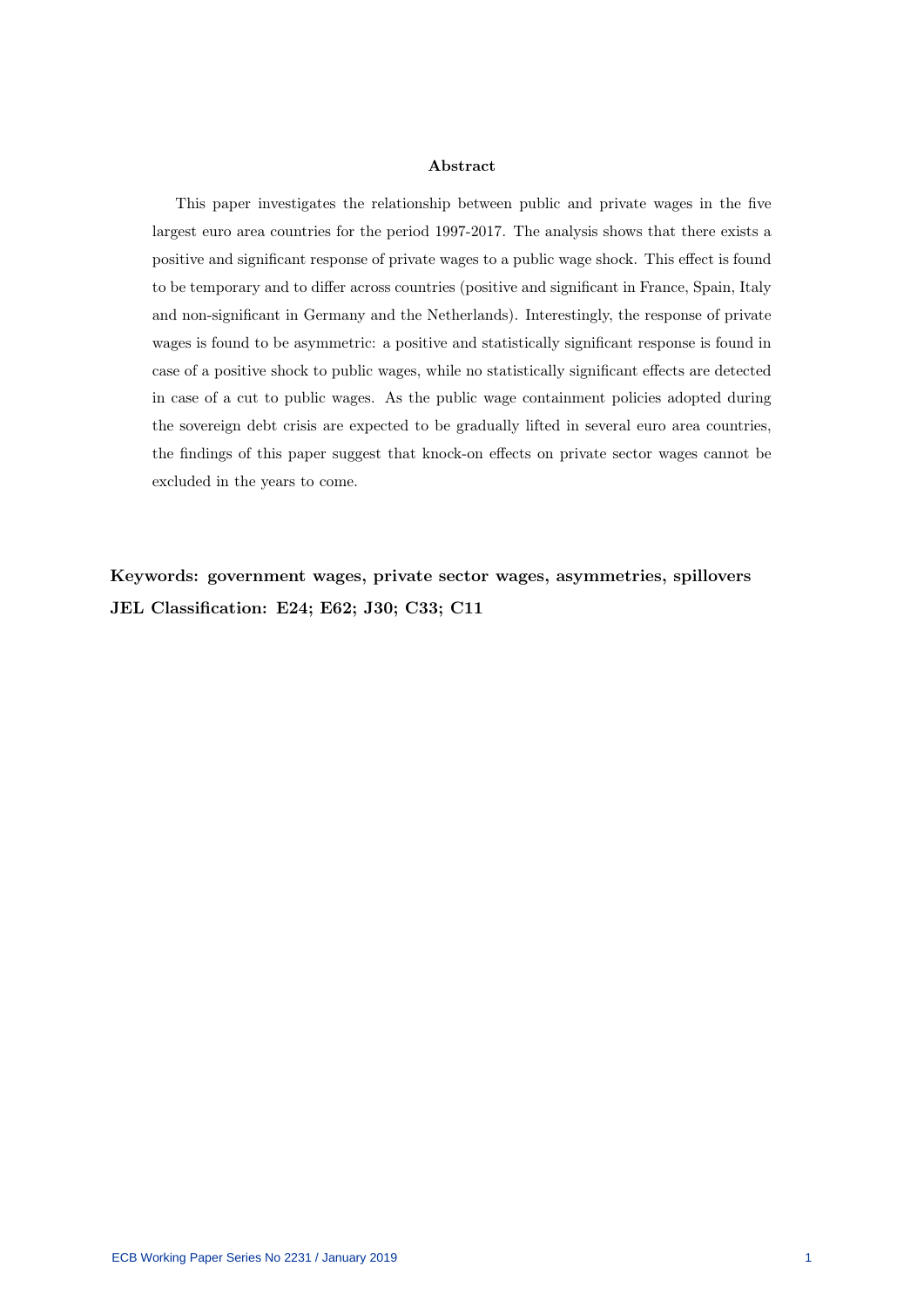### Non-technical summary

The question of how wages in the private sector respond to shocks to public sector wages, and viceversa, matters for the modelling and forecasting of wage dynamics in each of the two sectors. Understanding of such interactions is necessary as wage agreements or wage negotiation rounds in one of the two sectors may spillover to the other one, and therefore there may be a need to account for such links in the context of wage forecasts. Early studies on the interaction between public and private sector wages date back to the Scandinavian model of inflation of the 1970s, which predicted that wages in the tradeable sector (i.e. manufacturing sector) act as wage leader vis-à-vis the non-tradeable sector, including the public sector. Later on, the interaction between the two sectors' wages has been formalised in the context of searching and matching labour market models, augmented with the inclusion of a public sector. According to these models, an increase in public sector wages, by influencing the search direction of workers may also exert upward pressures on private sector wages. Ultimately, however, the issue of the interaction between the two sectors' wages remains an empirical one and, as shown by most of the literature on the topic, the direction and the sign of causality is country-specific and may also depend on a number of institutional factors. The aim of this paper is to empirically revisit the interaction between public and private sector wages for a sample of the euro area five largest countries (Germany, France, Italy, Spain and the Netherlands) over the period 1997-2017. This research question appears highly relevant in the current context of return to dynamic public wage growth. While in the recent past the contribution of public sector wages to total economy wages has been declining, wage containment policies adopted in most euro area countries are being gradually abandoned since 2016 and new negotiation rounds are likely to push-up public wages. In turn, it seems important to analyse the extent to which such new developments could impact on private wages.

The empirical analysis relies on three different approaches. First, in order to exploit the crosscountry dimensionality of our sample, a panel BVAR framework is employed to estimate the average elasticity of private compensation to a shock in public compensation. The second empirical approach consists of a country specific BVAR analysis to test the presence of country heterogeneity. Finally we rely on a Local Projection Method approach with the aim to inspect possible asymmetries in the response to a positive or negative shock to public compensation, through the estimation of state-dependent coefficients. The empirical model features the key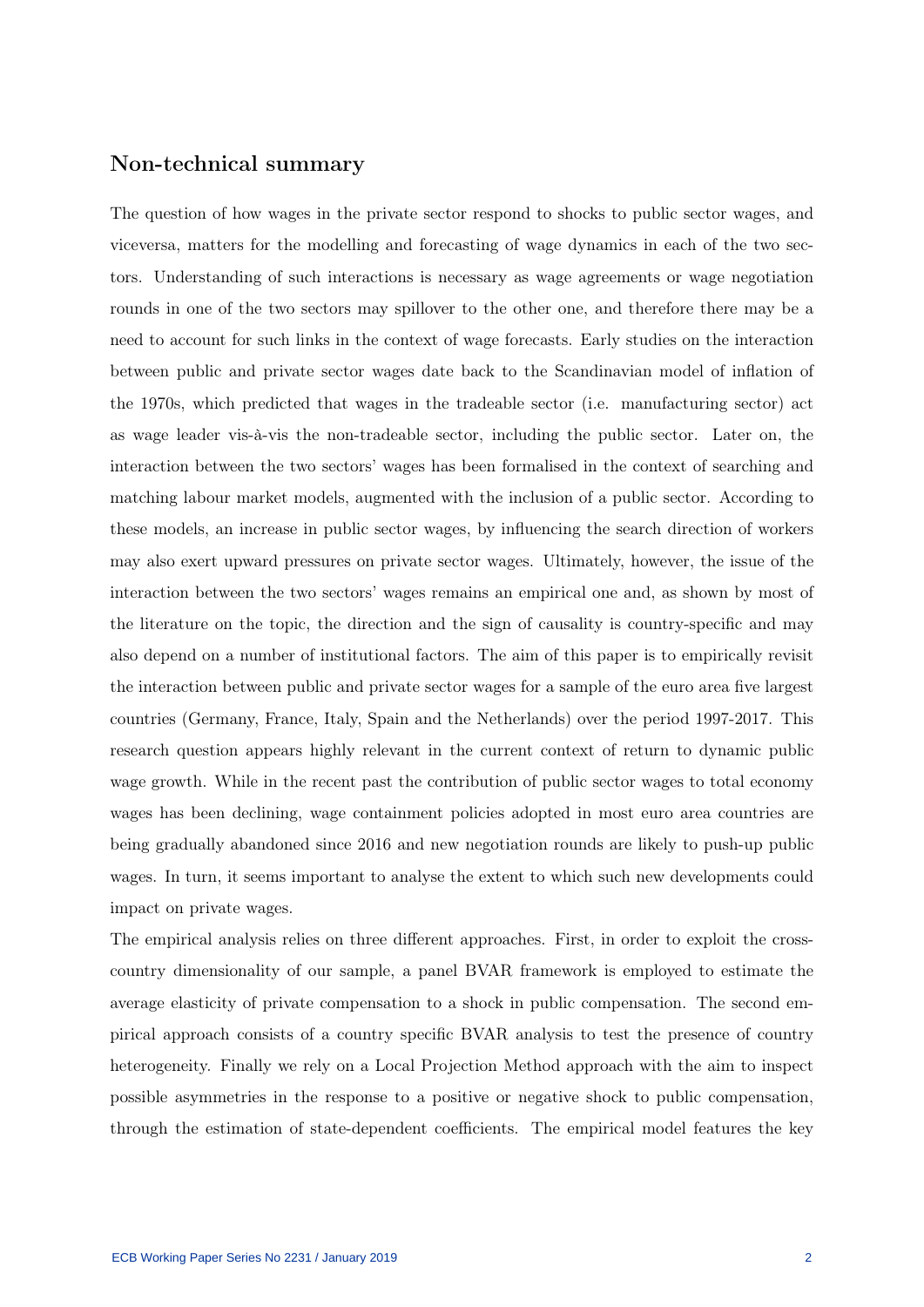determinants of private wages including labour productivity and inflation, as well as some additional control variables such as the size of the public sector and the unemployment gap.

Our analysis expands the existing empirical literature mainly in three aspects. First, the time span of our data set covers the period from 1997 to 2017, i.e. almost all sample contains years of wage dynamics within the euro area, thus it excludes potential issues related to different monetary policy or exchange rate regimes. Moreover, by distinguishing between periods of wage restraint and wage increase we are able to better link the propagation of public wage shocks to private wages along the business cycle. Finally, the use of an empirical approach based on a set of different models allows us to explore the linkages between private and public sector wages along several dimensions and increases the robustness of our results.

Overall, our estimates suggest that private wages react positively to a shock of public wages, yet results are heterogeneous across countries, with a positive and significant response in France, Spain, Italy and non-significant one in Germany and the Netherlands. Furthermore, our analysis points to some asymmetries in the response of private wages to a public wages shock: a positive shock to public wages triggers a a positive and statistically significant response, while public wages cuts are found to have no statistically significant impact.

These results are robust to empirical specifications based on an alternate measure of private and public sector wages and salaries.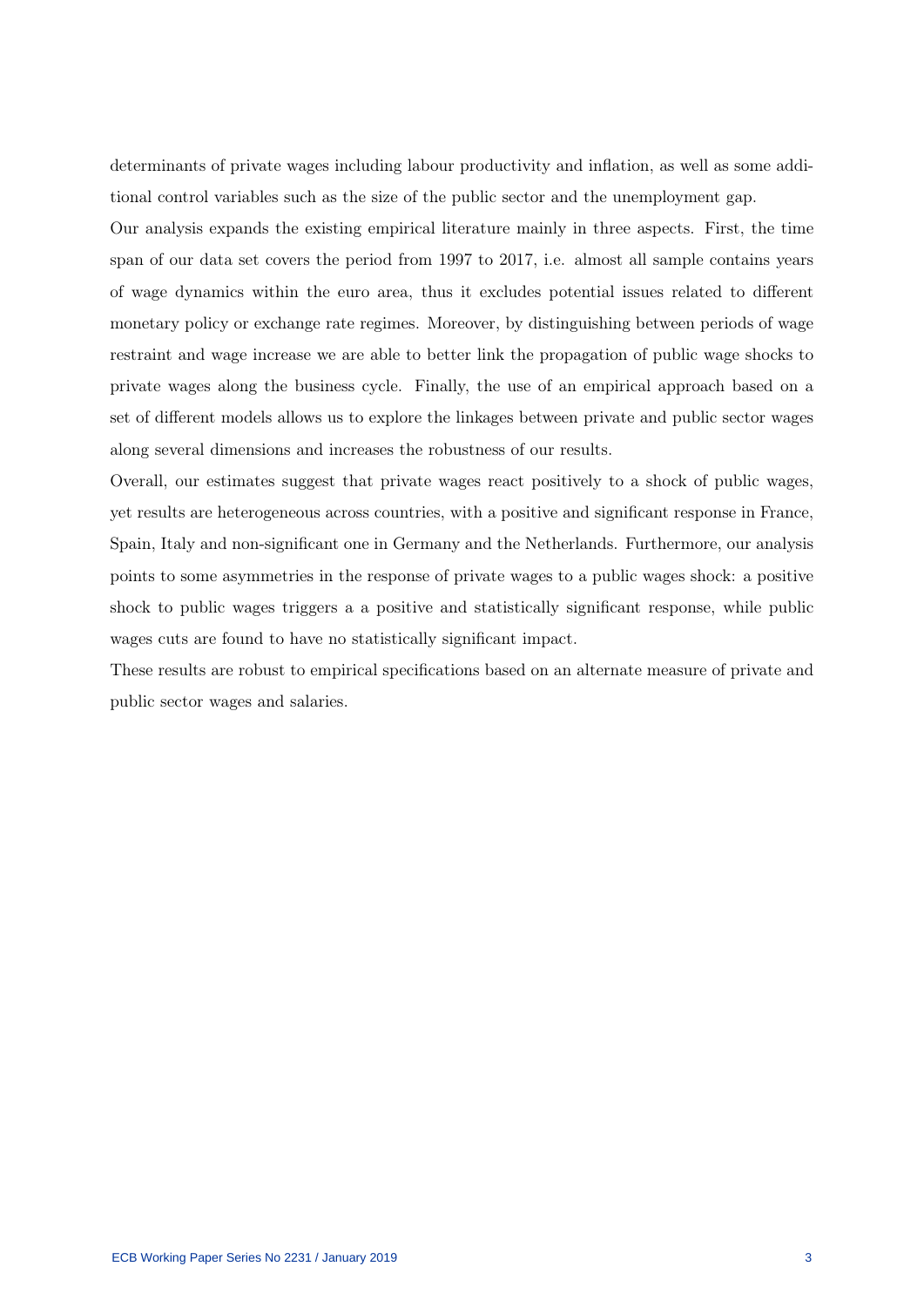## 1 Introduction

The growth rate of total economy compensation per employee<sup>[1](#page-4-0)</sup> in the euro area peaked in  $2008$ before declining in the wake of the financial and economic crisis. It remained subdued during the 2014-17 recovery period, thus contributing also to weak inflation dynamics in the euro area as a whole. Although in principle insulated from cyclical developments, compensation of public sector employees started decelerating as well in several euro area countries as part of the broader consolidation efforts adopted since 2010 in response to the sovereign debt crisis. The wage containment policies adopted during the crisis consisted mainly of a reduction in the public employment turnover ratio and/or a freeze in public sector compensation. The effect of these measures was particularly visible in the countries most hardly hit by the crisis. In the coming years a gradual pick up in public compensation of employees is expected as the wage containment policies of the crisis years are gradually being abandoned.

Although public compensation accounts for a small share of total economy compensation, so that its direct contribution to aggregate developments is relatively small, it may influence total economy's compensation per employee indirectly, via its impact on private wages. The key transmission channel has been formalised in a theoretical labour market model with search and matching frictions (Pissarides, 1988). In this model, an increase (decrease) in public wages relative to private wages affects the search direction of workers thus reducing (increasing) labour supply to the private sector, and puts upward (downward) pressure on private wages. The relevance and strength of this transmission channel is an empirical question and the available empirical evidence is not fully conclusive regarding the direction of causation between public and private wages across countries.

Differently from most of the literature, which has focused on the casual link between private and public wages and assumes a leading role for private wages, the aim of this paper is to investigate whether shocks to public sector wages can help predicting private sector wage developments. Therefore, our work presents two distinctive features. First, we focus on public wages as variable of interest as opposed to private wages, given that wage containment policies are expected to be gradually abandoned. Moreover, we carry out an analysis of the predictive power of public wages as opposed to estimate their casual effect on private wage developments.

<span id="page-4-0"></span><sup>&</sup>lt;sup>1</sup>Compensation of employees is the sum of wages and salaries (i.e. negotiated wages plus the wage drift) plus social security contributions paid by both employees and employers. When taken as a ratio to total employment, compensation per employee is obtained.Throughout the paper, for the sake of simplicity, we refer to public and private sector wages also when data are specified as compensation per employees.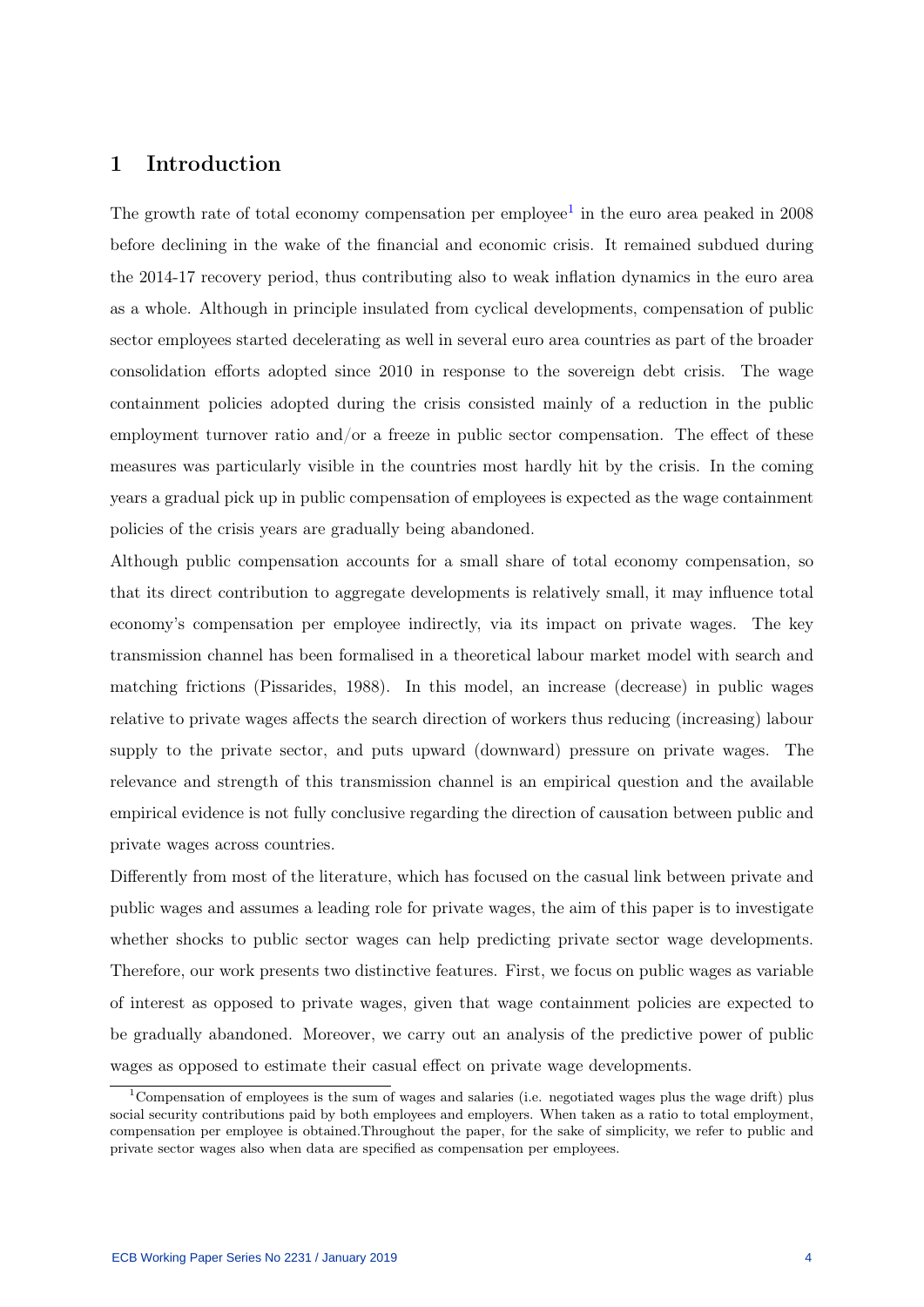The ability of public wages to predict private wage growth is particularly relevant from a policy prospective since macro-models usually do not account for the indirect contribution of public wages to total economy wages via their influence on private wages.

This paper contributes to the empirical literature by investigating the relationship between public and private wages in the five largest euro area countries (Germany, France, Italy, Spain and the Netherlands). The empirical strategy consists of three different approaches. First, the average response of private wages to a public wage shock for the countries and period under consideration is estimated using a Panel Bayesian VAR approach. Second, with a view to shed light on country heterogeneity in such response, a country-specific BVAR approach is used. Finally, and relevant from a policy perspective, possible asymmetries in the response of private wages to a public wage shock are analysed using a local projection method approach (LPM) for a panel of the five largest countries. The main findings of the paper are:

- On average, the Panel BVAR estimates suggest that in response to a  $1\%$  shock to public wages, private sector wages respond with with a lag, and the peak impact of 0.2% is reached after 5 years.
- The country-specific BVAR estimates show that the response of private wages to a public wage shock is positive and statistically significant for Italy, Spain and France, but not for Germany and the Netherlands.
- Finally, estimates based on the Local Projection Method, suggest that private wages respond asymmetrically to a public wages shock. In particular, we find that the response is positive and statistically significant in case of a positive shock to public wages, while it is statistically insignificant in case of public wage  $\text{cuts}^2$  $\text{cuts}^2$ . This suggests that in periods of either public wage freezes or cuts, only the direct effect is likely to be at work, while in periods of positive public sector wage growth the impact on private sector wages is not negligible (around 0.8% after two years) and persistent.

The findings of this paper are robust to a number of robustness checks and suggest that strong and persistent public sector wage growth could pose some upside risks to private sector wages, in a context of dynamic public wage growth. The indirect contribution of public wages to total economy wages captured in this analysis, is generally not accounted for in macro-models where

<span id="page-5-0"></span><sup>2</sup>This result is also consistent with the literature on asymmetric wage adjustment as explained in Marotzke et al (2017)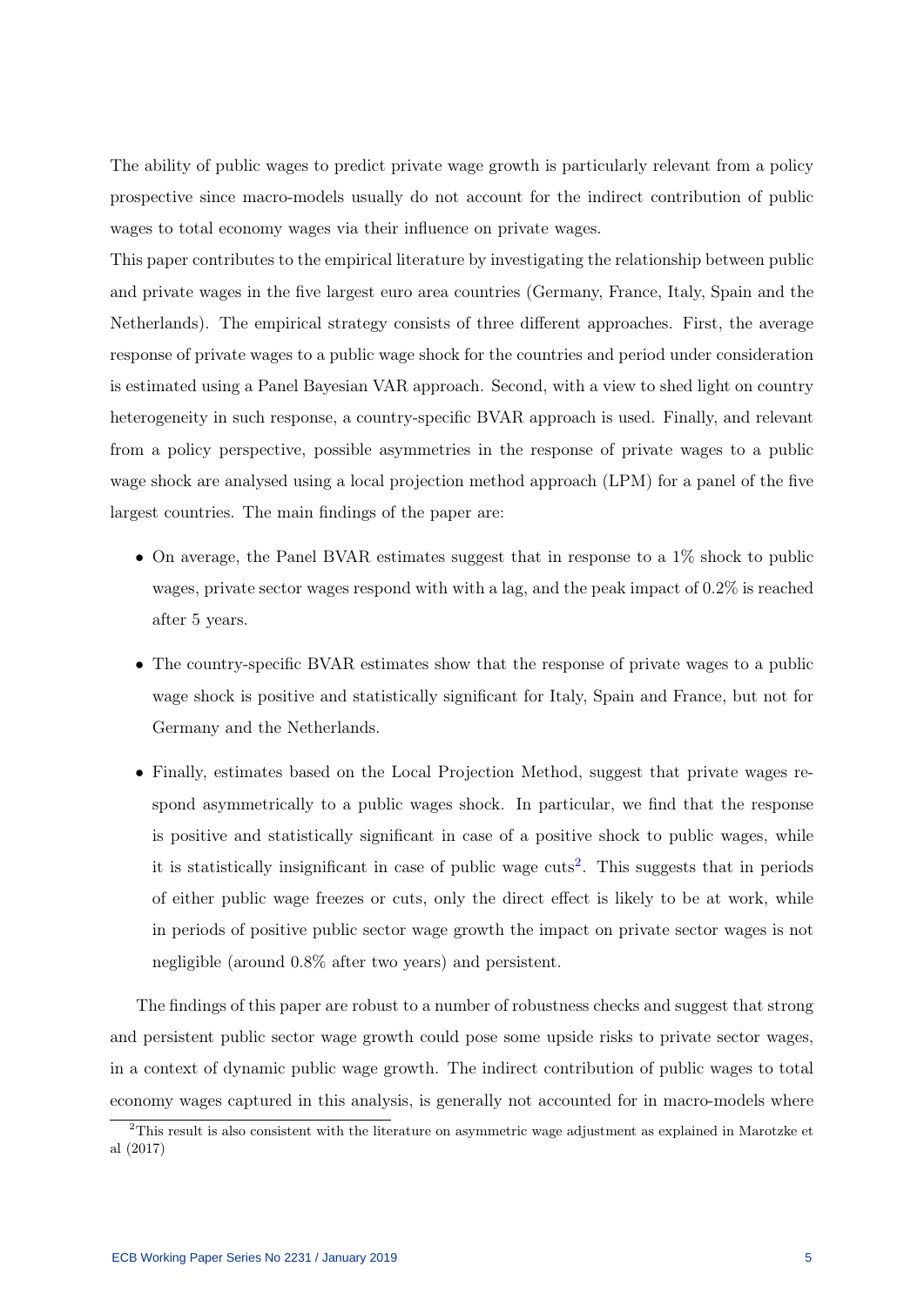private sector wages are modeled on the basis of a standard wage Philips curve. The absence of this channel may be not problematic in the short term, given the relatively low one-year ahead estimated elasticity. However, strong and persistent public sector wage growth might pose some upward risks to private sector wages over the medium to long term, as suggested by the Local Projection Method estimates in case of a positive shock to public wages.

The paper is structured as follows. The second section reviews the existing literature on publicprivate wages interactions and the main transmission channels. The third section presents some stylized facts on recent development in public wages and their direct contribution to overall compensation per employee. The fourth section discusses the empirical strategy, describes the data and the results. The fifth section includes some robustness checks and the last section concludes.

# 2 Public and private wage interactions: transmission channels and empirical evidence from the literature

Early studies on public-private sector wage interactions date back to the Scandinavian model of inflation of the 1970s. This model predicts that changes in nominal wages in the tradeable sector act as wage leader (i.e. changes in the competitive sector are transmitted to the protected sector and non-vice-versa), implying that private wages (i.e. manufacturing sector) lead public sector wages. Lindquist and Vilhelmsson (2006) test these predictions for Sweden using a vector error correction model, and find supportive evidence that the central government does not act as wage leader.

The impact of shocks to public wages has been more formally analyzed in the context of a search and matching labour market model. Quadrini and Trigari (2007) add a public sector to the basic labour market model with search and matching frictions (Pissarides, 1988) in order to study the business cycle impact of public wages and employment for the U.S. In this set-up, the presence of a public sector increases the volatility of total employment by crowding out private employment. After a negative productivity shock, public sector jobs become more attractive, due to lower job creation in the private sector and a higher wage premium in the public sector. As more workers search for a job in the public sector, the probability of filling a vacancy in the private sector decreases, further decreasing the creation of new private sector jobs. These findings are explained by the low cyclicality of public wages and the presence of a wage premium. For the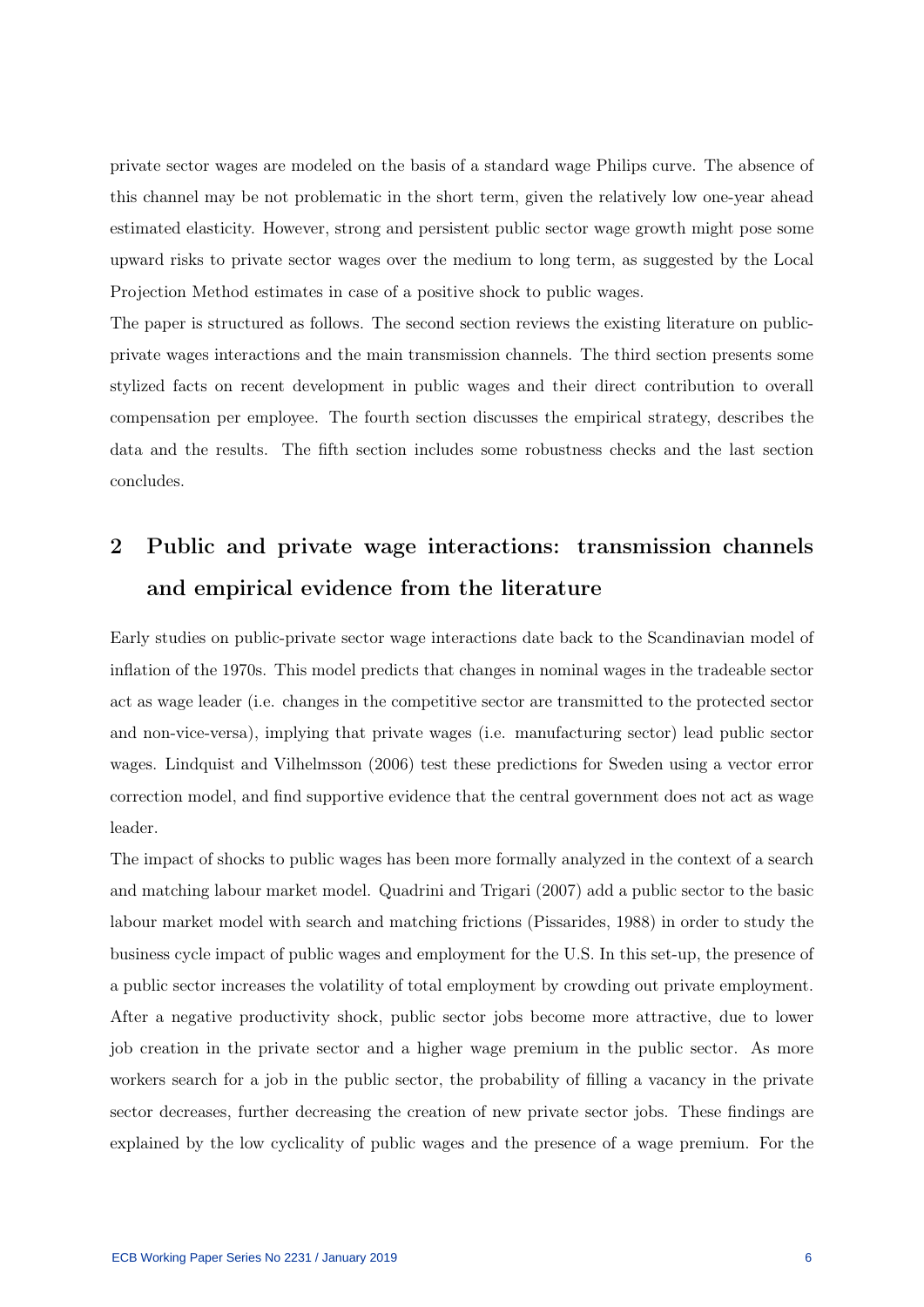period 1948-2003 available data show that both public employment and public wages in the U.S. were less procyclical than the private counterparts; the public sector wage premium was pro-cyclical and public and private sector wages tended to co-move over the cycle. Linnemann (2009) finds that the predictions of a standard RBC model (Finn, 1998) are not supported by the data. In a VAR analysis of quarterly post war U.S. data, he finds that a public employment shock induces a temporary positive response (rather than a negative one as predicted by theory) of private employment, output, private consumption and the real wage.

Since the onset of the crisis, a wealth of empirical studies focusing on the EU and OECD countries, have consistently found evidence of bi-directional causality, while evidence on the leadership role of public wages is rather mixed. Within a theoretical framework in line with Quadrini and Trigari (2007), Afonso and Gomes (2014) argue that a shock to public sector wages and employment can influence private sector wages via three channels. First, it affects the search direction of the unemployed people, thus putting pressure on private wage bargaining. Second, the relative scarcity of labour supply directed towards the private sector in a context of diminishing marginal productivity of labour, raises the average productivity and thus private sector wages. Third, since higher public wages have to be financed by higher taxes, this consideration might lead to higher wage pressures in the private sector. For the EU and OECD countries the authors find evidence of a contemporaneous bi-directional relationship between the wage dynamics in the two sectors, with private sector wages displaying a higher contemporaneous elasticity to public wages.

Lamo et al. (2008), find evidence of private sector nominal wage leadership over public wages over the business cycle, which seems to work mainly via the price level, and a few cases of bidirectional causality. For some countries (Ireland, France, Finland and Italy and, to a minor extent, Germany and Belgium), they uncover a leading role for public wages (also when controlling for prices) and show that strong bargaining coordination with government involvement in collective bargaining, strong product market regulations and high union density are conducive to public wage leadership. Likewise, for Germany, France, Italy and Spain Pérez and Sanchéz (2010) find direct intra-annual links between the two sectors' wages, though evidence is heterogeneous across countries and time, with the public sector wages leading mostly in the short term (within a year), otherwise the private sector tends to lead. For the Netherlands, Zeilestra and Elbourne (2014) do no find any evidence of public sector leadership; on the contrary private sector wages seem to lead public wages. The European Commission (2014) finds a large elasticity of private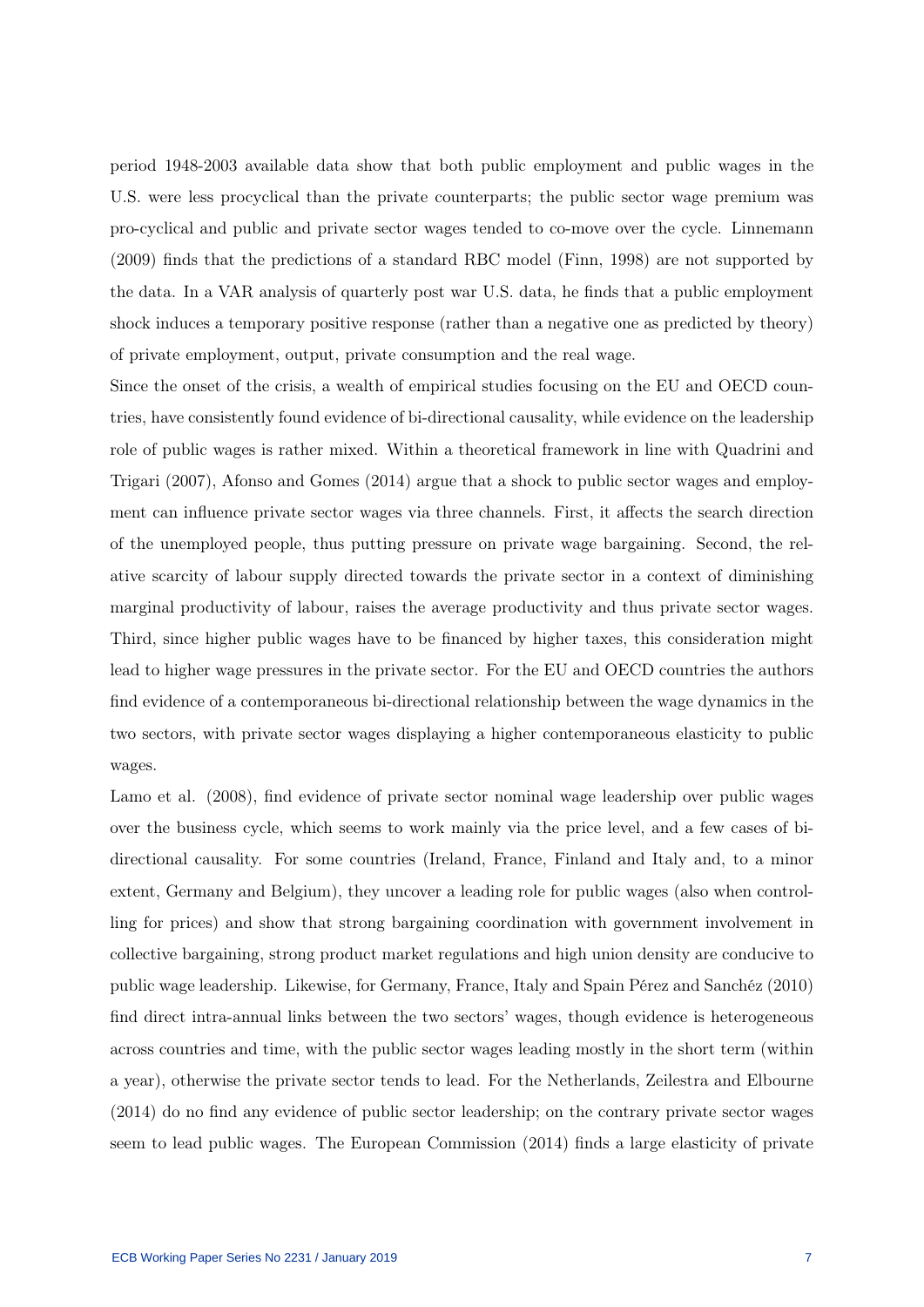wages to a government wage shock (elasticity of 1) in some countries (Italy, Portugal and Spain), while the average euro area response of government wages to a shock in private wages is much lower (about 0.45) and in most cases is not statistically significant. Interestingly, the degree of public wages leadership seems to decrease with the degree of trade openness. This corroborates the view that high exposure to trade reduces the scope for deviations of labour costs from those of foreign competitors, and raises the private sector resilience to public wages' shocks.

Peréz et al. (2016) assess the macroeconomic effects of the public wages moderation policies adopted during the sovereign debt crisis by means of macro econometric models. The authors argue that despite adverse short-term effects, public wages restraining policies generate positive medium-term effects via labour market dynamics, as public sector wages adjustments lead to competitiveness gains through the spillover effects on private wages. In addition, efficiency gains also materialise when public sector activity partially competes with the private sector (e.g. education and health). In this case a reduction in public sector employment directly spurs private employment. However, if public sector activity complements private sector productivity (e.g. provision of public goods) such efficiency gains materialise only if reforms lead to a more efficient provision of public goods.

Finally, Lamo et al. (2016) show that the state of the economy matters when analysing the impact of public employment and wages' shocks on private labour markets. Using the local projection method approach (Jordá, 2005) for the euro area and Spain, they find evidence that during economic expansions, public employment crowds out private employment, while during recessions, an unexpected increase in public employment leads to an increase in private employment, though short-lived. The authors find evidence that public wages may lead private wages in the euro area and interpret this finding as evidence that during recessions policies of public wage restraint set in motion a labour market adjustment, that otherwise would have taken longer to materialise.

### 3 Stylised facts and data description

The paper focuses on the euro area five largest countries (Germany, Spain, France, Italy and Netherlands) given their relevance in shaping euro area aggregate developments. The empirical analysis covers the period 1997-2017.

Data on public sector compensation per employee, are originally at annual frequency and sourced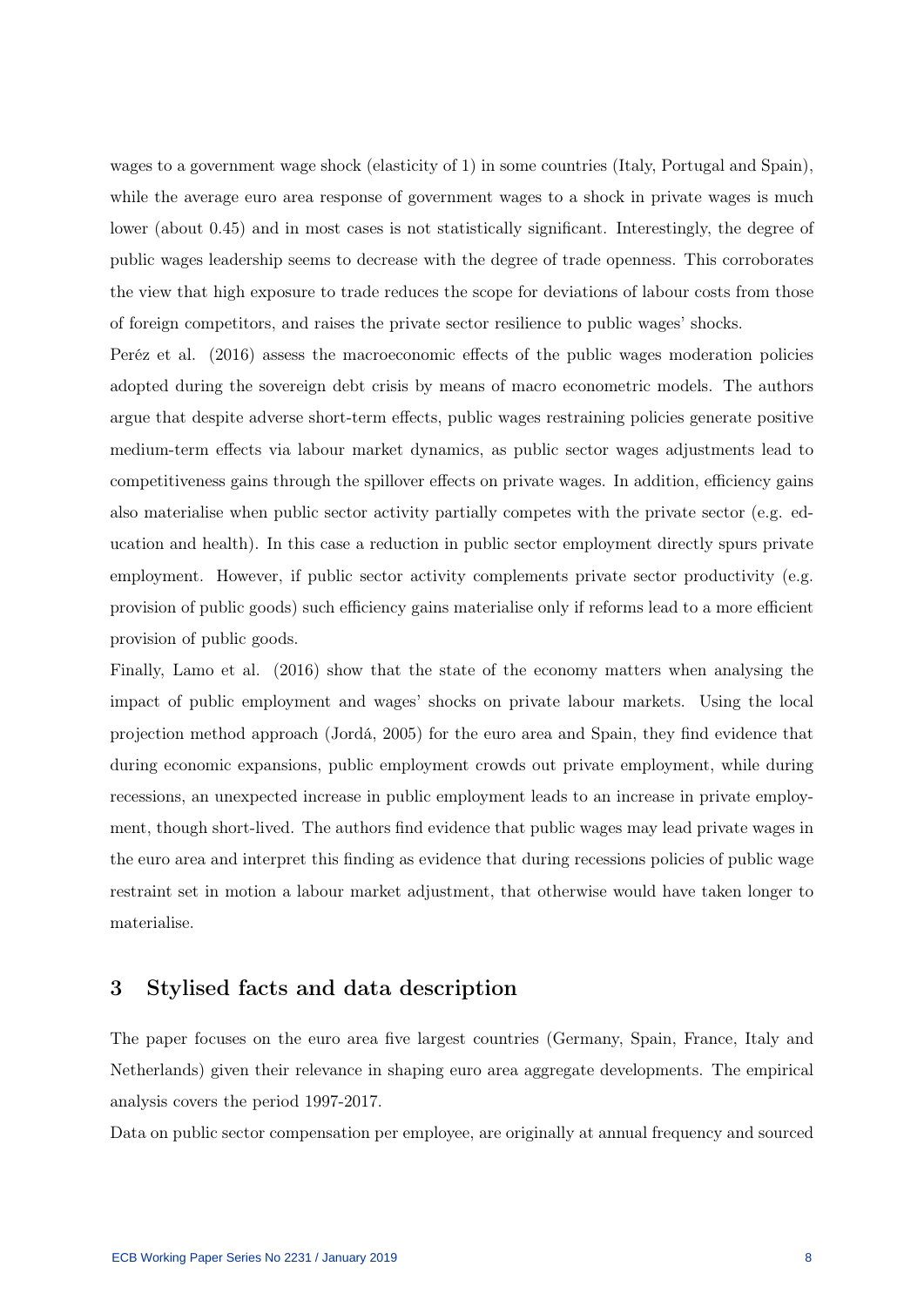from the ESCB, while data on total economy aggregates are sourced from Annual and Quarterly National Accounts published by Eurostat. Data on private compensation per employees is obtained as the difference between compensation per employee in the total economy and the public sector equivalent. Additional control variables include other variables which normally feature in wage equations, i.e. labour productivity, HICP inflation,the unemployment gap, as well as the size of public employment relative to total employment (see Appendix for more details).

For the euro area as a whole, figure 1 decomposes the annual growth in total compensation per employees into the contribution from both the public and the private sector. The growth rate of total compensation per employees in the euro area peaked in 2008, at 3.3%, before declining in the wake of the financial and economic crisis. Albeit small, the contribution of public wages to total compensation growth has varied over the years. From an average of 0.7pp in the pre-crisis expansionary period (2001-2008), it more than halved during 2010-17 (0.3pp on average). This contribution will likely increase in the near term as the wage containment policies are being gradually abandoned and new negotiation rounds are projected to push-up public wages.





Compensation per employee (CPE) is the sum of wages (negotiated wages and wage drift) plus social security contributions as ratio over employees. Bars express the contribution of the public/private sector to compensation per employee growth in the overall economy

Figure 2: Euro area public sector compensation per employee – breakdown by country



Compensation per employee is the sum of wages (negotiated wages and wage drift) plus social security contributions as ratio to employees in the public sector. Bars express the contribution of different countries to compensation per employee growth

The wage containment policies adopted during the crisis consisted mainly of a reduction in the public employment turnover ratio and/or a freeze in public sector compensation. Their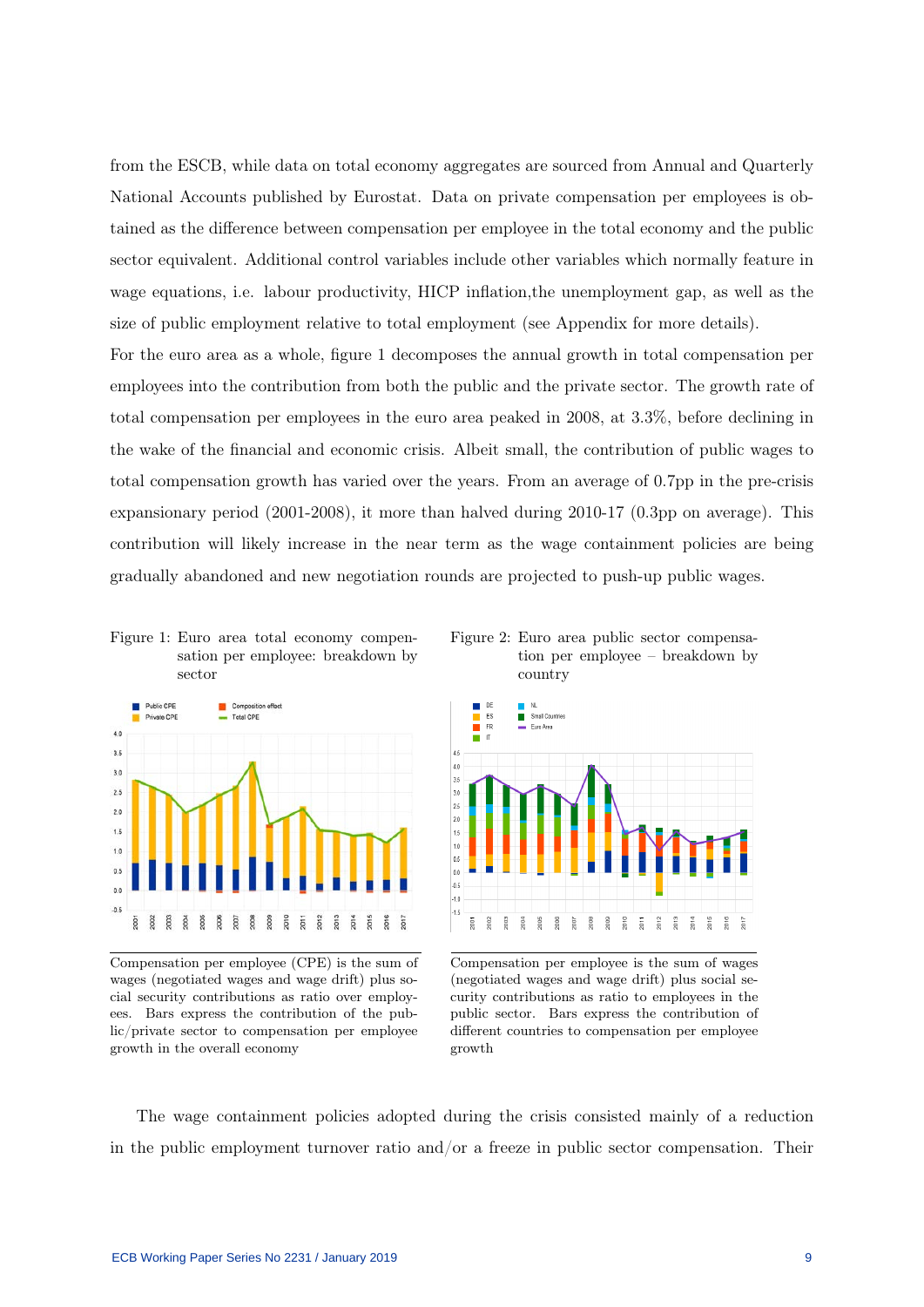effect was particularly visible in the small countries but also in Spain and Italy (Figure 2), and based on available budgetary information their effect is expected to be reversed over the next two to three years. In Italy, after being frozen during 2010-15, wages are accelerating again in 2018, due to the application of the 2016-18 wage negotiation round. In Spain, an increase in wages is projected on the back of the wage increases legislated in the 2017 and 2018 budgets. In France, wages accelerated in 2017 reflecting the increase in the remuneration of teachers and the estimated impact of the reform of the public sector general salary grid for both 2017 and 2018. In Germany, public wages have started to grow at a robust rate due to labour supply bottlenecks and composition effects related to skill upgrade of the public sector workforce. Among the small countries, public wages have also accelerated significantly in Ireland in 2017, as a result of the new national pay agreement lasting until 2020 and aimed at unwinding the pay cuts enacted during the crisis. A gradual acceleration of public wages is ongoing also in Cyprus, where wages indexation to the cost of living allowance (COLA) has been re-introduced as of 2017 after a period of wage freeze.

Figure 3: Public employment in % total employment



Countries are sorted in decreasing order according to the ratio of public employment to total employment in 2017. Source: own elaboration based on ESCB data





Countries are sorted in decreasing order according to the ratio of compensation of employees to government primary spending in 2017. Source: own elaboration based on ESCB data

The size of public employment may matter for the propagation of public wages shocks on private wages. For the period under consideration, data points to some heterogeneity in the size of public employment across countries. Figure 3 shows that France is the largest public employer, accounting for about 25% of total employment, followed by Italy and Spain, while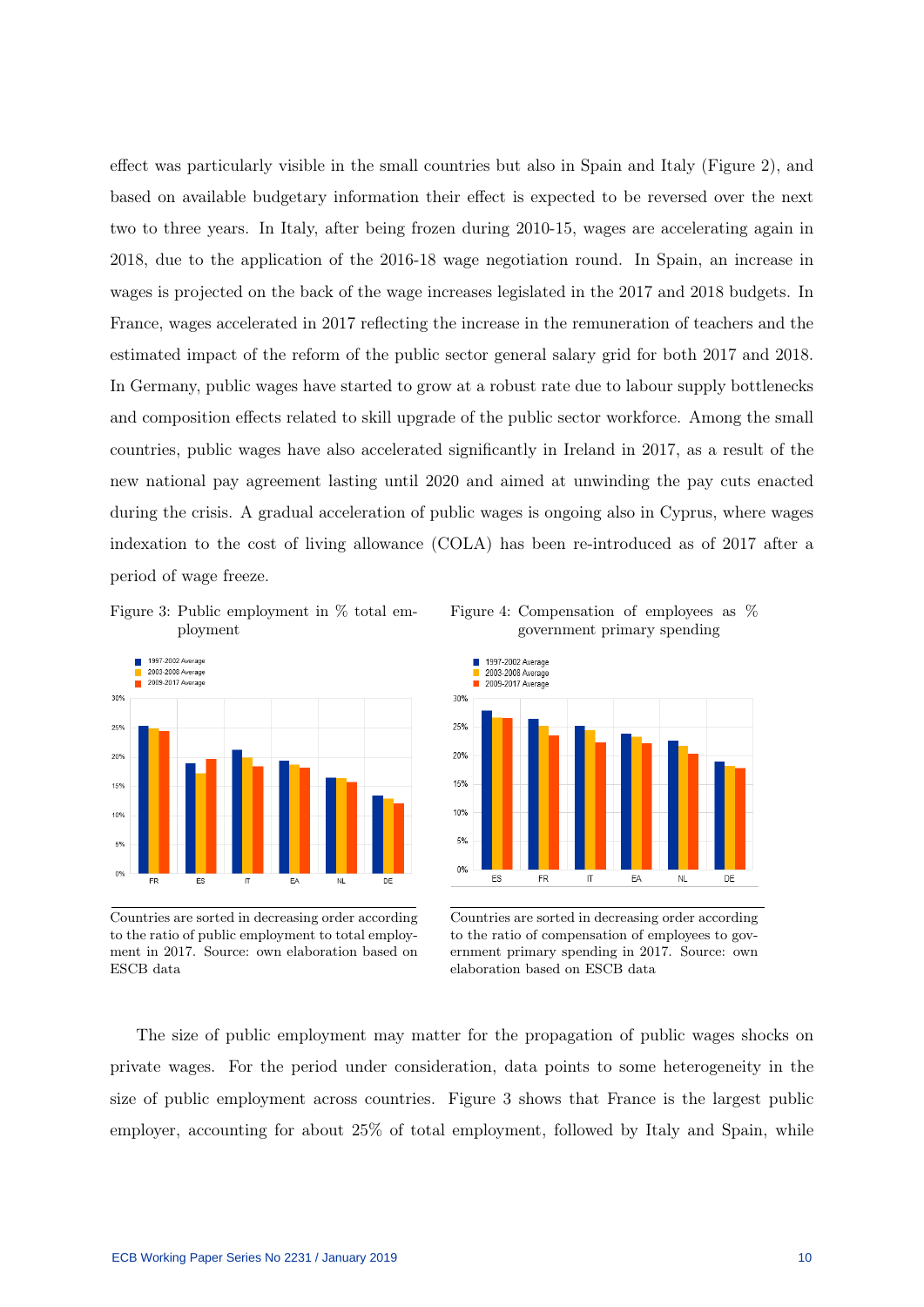in Germany and the Netherlands, the public sector employs a significantly lower share of the total employment. Spending on compensation of employees also accounts for a sizeable share of total government spending across countries. Figure 4 shows that for the euro area as a whole it constitutes roughly 23% of total primary spending (or 10% of GDP), with France and Spain being above this level throughout the period of analysis.

Additionally, as argued by Quadrini and Trigari (2007), the existence of a gap between the public and private sector wages may act as a factor increasing the attractiveness of public sector jobs over the private ones. A simple way to gauge such premium is to look at the ratio of public and private wages (Figure 5). In all countries except France there seems to be a positive wage premium (i.e. ratio is above 1). This gap has been on average high and rising since 1997 mainly in Italy, Germany and Netherlands, while in Spain it decreased during the crisis, reflecting the wage containment measures adopted since, in France it remained broadly stable.





The gap is reflected in the difference of the indicator value from one

Finally, the data point to a significant degree of correlation between public and private sector wages for the period of analysis and for various leads and lags (see Table 1). As the correlations appear to go both ways, they do not point to any conclusive evidence about which of the two sectors is dominant.

Therefore, in order to further investigate the predictive power of shocks to public sector wages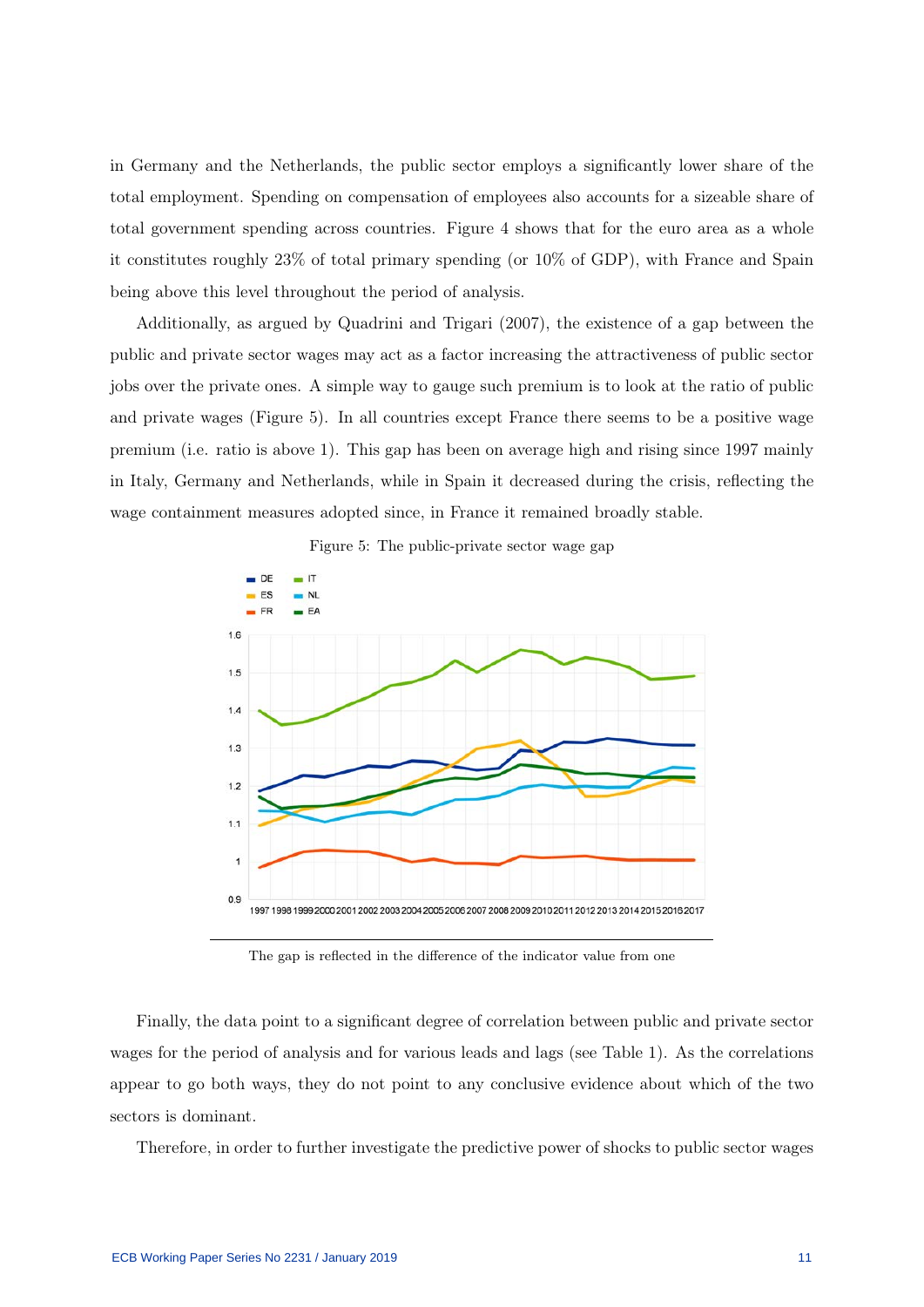|     | Public Leads Private |            |                           |            |            | Private Leads Public      |            |            |            |  |  |
|-----|----------------------|------------|---------------------------|------------|------------|---------------------------|------------|------------|------------|--|--|
|     |                      |            | $Corr(Wpub_t, Wpr_{t+i})$ |            |            | $Corr(Wpr_t, Wpub_{t+i})$ |            |            |            |  |  |
|     |                      |            |                           |            | T          |                           |            |            |            |  |  |
| DE  | $0.289**$            | $0.239**$  | $0.237**$                 | $0.232**$  | $0.307***$ | $0.421***$                | $0.443***$ | $0.484***$ | $0.501***$ |  |  |
| ΕS  | $0.571***$           | $0.544***$ | $0.546***$                | $0.538***$ | $0.561***$ | $0.602***$                | $0.572***$ | $0.501***$ | $0.414***$ |  |  |
| FR. | $0.497***$           | $0.439***$ | $0.409***$                | $0.339***$ | $0.204*$   | $0.291***$                | $0.256**$  | $0.253**$  | $0.323***$ |  |  |
| IТ  | $0.301***$           | 0.176      | $0.204*$                  | $0.356***$ | $0.234**$  | $0.398***$                | $0.408***$ | $0.274**$  | $0.319***$ |  |  |
| NL  | $0.321***$           | $0.323***$ | $0.400***$                | $0.452***$ | $0.545***$ | $0.548***$                | $0.528***$ | $0.449***$ | $0.434***$ |  |  |

Table 1: Correlations between private and public sector compensation growth rates

for private wages growth, we run Granger causality tests in a quarterly VAR framework with and without prices.<sup>[3](#page-12-0)</sup> Following Toda and Yamamoto (1995) and Dolado and Lütkephol (1996), the two variables of interest are specified in log-levels at quarterly frequency for the period 1997-2017. We find evidence of bi-directional Granger causality for France and Italy, while for Germany private sector wages seem to Granger-cause public sector wages. In the case of Spain we found evidence of public sector leadership and no significant relationship in neither direction is found for the Netherlands. As the literature suggests, the interaction between private and public wages may occurs also via prices, therefore a Granger-causality test including the HICP index is also run. Results are consistent with the original specification with the exception of France where only evidence of public wage causality is robust to the inclusion of prices.<sup>[4](#page-12-1)</sup>

Compensation per employee Compensation per employee (model including hicp) public  $\rightarrow \leftarrow$  private public  $\rightarrow \leftarrow$  private private public private public Germany - ←  $\leftarrow$  - ← Spain  $\rightarrow$  -  $\rightarrow$  -France  $\rightarrow$   $\leftarrow$   $\rightarrow$  -Italy  $\rightarrow$  ←  $\rightarrow$  ← Netherlands - - - -

Table 2: Granger Causality tests: VAR in log-levels

<span id="page-12-0"></span><sup>&</sup>lt;sup>3</sup>These tests have a clear interpretation as Granger-causality captures the predictive ability of past values of a given variable when forecasting another variable.

<span id="page-12-1"></span><sup>4</sup>These findings are consistent with the existing literature - see Lamo,Perez and Schuknecht (2008, 2021)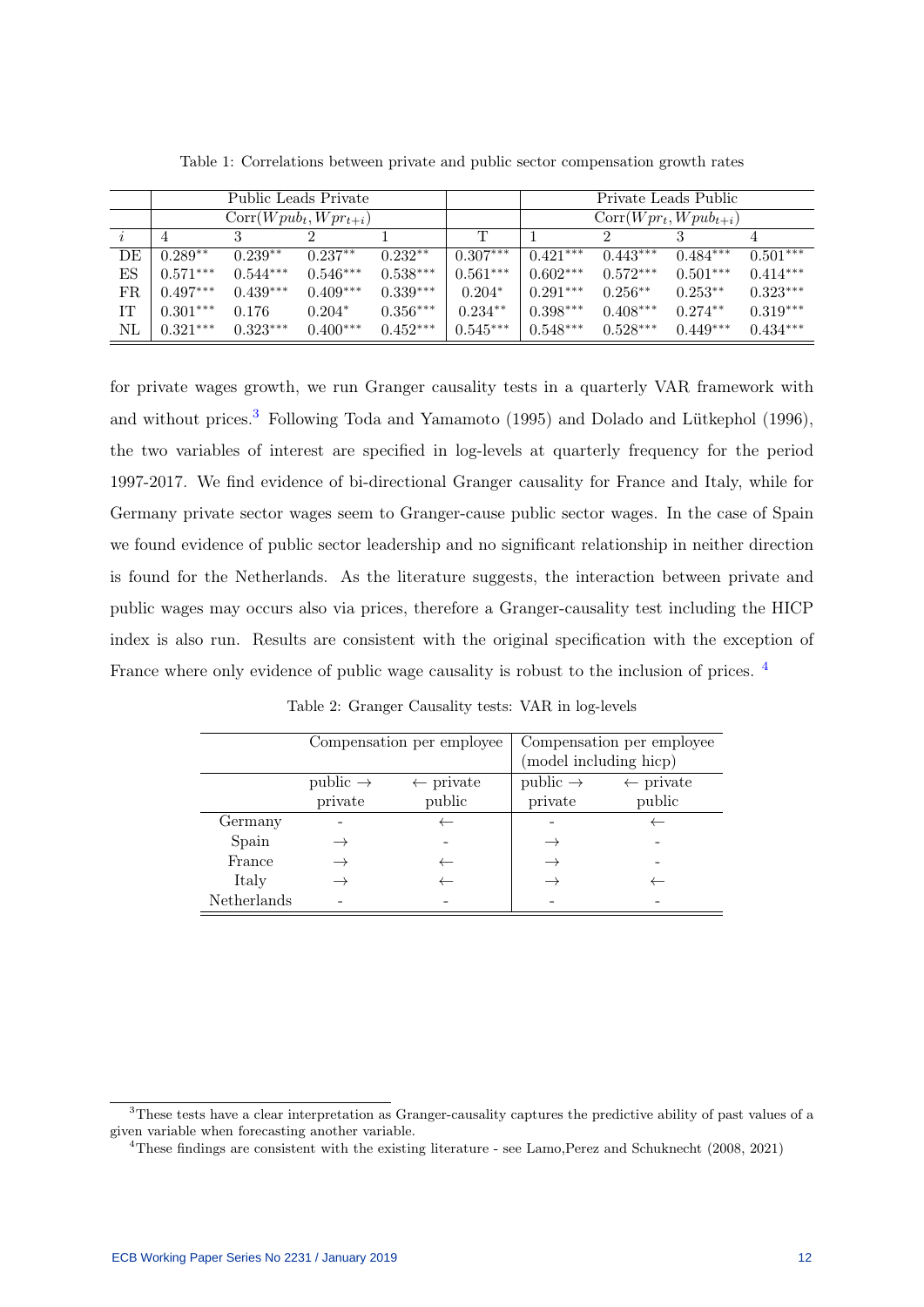### 4 Empirical methodology

This paper analyses the impact of a shock to public wages on private sector wages. Given the empirical nature of our research question, the analysis is articulated along three different approaches. First, a panel BVAR technique is used to gauge the equilibrium relationship between the two sectors' wages. Data are in annual terms, the use of a panel specification allows exploiting the cross-country dimension of the data as well as investigating the average response (elasticity) of private wages to a public wages shock. Second, a country-specific BVAR analysis is conducted with a view to assess possible country-heterogeneity in such response as suggested by some empirical literature. Given the relatively short sample, the analysis is conducted at quarterly frequencies over the same period. Finally, and differently from most existing empirical studies, the analysis addresses possible asymmetries in the response of private wages to public wages shocks (i.e. different responses to public wages cuts or increases). To this purpose a Local Projection Method (Jordà, 2005) with annual data expressed in terms of growth rates, is used. In addition to public and private sector compensation of employees, the model specification includes the key variables that affect wage determination namely labour productivity, HICP inflation and the size of public employment relative to total employment. For the LPM specification we also include the unemployment gap as the specification in growth rates allows to gauge the effect of cyclical factors. Additional robustness checks using wages and salaries instead of compensation of employees as the dependent variable confirm the findings of the main analysis.

## 4.1 The average response of private wages to a public wages shock: a Panel BVAR analysis

The first approach used to investigate the dynamic interaction between private and public wages is a Panel BVAR framework for the five largest euro area countries over 1997-2017. This method allows us to estimate the average response of private wages to a public wages shock and to compute the corresponding Impulse Response Functions (IRFs). The model consists of 5 variables: public and private nominal compensation per employee, size of public sector, HICP and labour productivity. Following Ciccarelli and Canova (2013), the VAR in reduced form is the following:

$$
Y_{i,t} = A_{0,i}(t) + A(l)Y_{t-1} + u_{i,t}
$$
\n<sup>(1)</sup>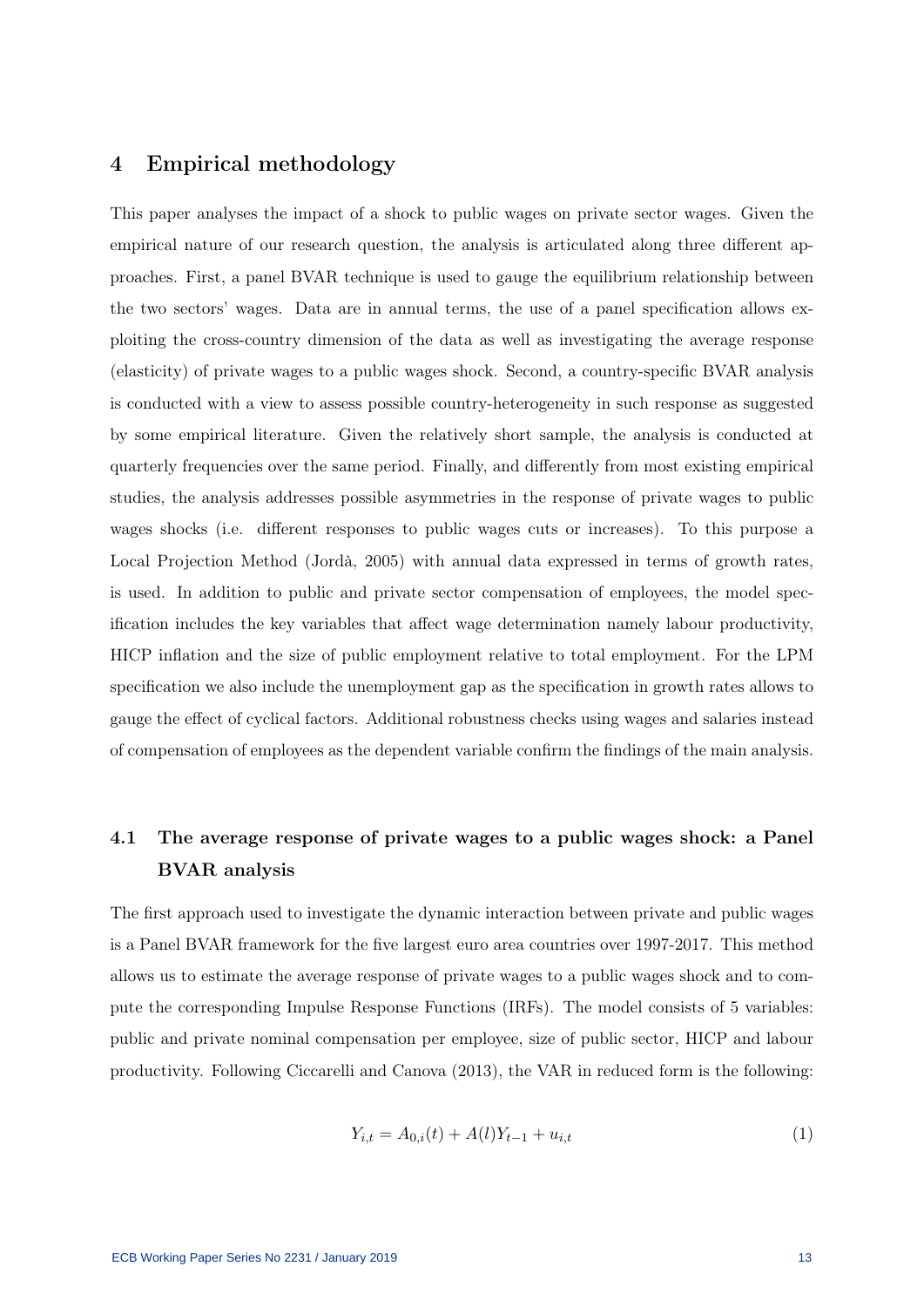Where  $Y_{i,t}$  is the vector of our variables and the baseline ordering of variables is  $Y_{i,t}$  = (productivity, private wages, HICP, public wages, public sector size),  $u_{i,t}$  are identically and independently distributed errors  $u(i, t) \sim iid(0, \Sigma_u)$ . Public and private wages are expressed in nominal terms, labour productivity is defined as real GDP divided by total economy employment, the size of public sector is expressed as public employment in % of total employment. Following Toda and Yamamoto (1995), we run the model in log levels of the variables. In equation (1), 5 years lags of each endogenous variable have been included. The model is estimated by Bayesian pooled estimator, using a traditional Normal-Wishart prior<sup>[5](#page-14-0)</sup>.

In line with existing empirical studies such as Linnemann (2009) and European Commission (2014), the identification of structural public wage shocks is achieved via a standard Cholesky decomposition which imposes restrictions on the timing of the response of the different variables to a public wage shock. In the Cholesky decomposition the order of the variables included in the VAR might matter for computing the size of the elasticities. In most of the previous literature, the subject of the interaction between public and private sector wages has been addressed with the aim of capturing the effects of a private wage shock on public wages. Therefore, it has generally been assumed that public wages are unaffected – within the same quarter – by shocks to other variables and thus ordered first. However, the data description presented in section 3, points to some bidirectional effect. Indeed, the Granger-causality tests suggest that an influence of private sector wages over the public ones cannot be ruled out a priori, and moreover the correlations hint to some lagged responses of private wages to public wages. Given that our aim is to uncover a predictive role of public wages, we focused on the response of private wages to a public wage shock. In this context, ordering public wage first may not be fully plausible as it amouts to assuming that private wages react on impact to a public wage shock. Therefore, in our preferred baseline ordering of variables, ordering public wages after private wages could help us in capturing their predictive power for private wage developments. It should be noted, however, that the results are qualitatively robust to a specification where the ordering of the variables is changed and in particular government wages are ordered first in the Choleski factorization (see Section 5). Figure 6 reports the impulse response functions of the model variables to a public wages'shock in our baseline ordering of variables. These IRFs should be interpreted as the average response across a panel composed by the 5 largest euro area countries. In response to a  $1\%$  shock to public wages, private sector wages are found to increase by around  $0.1\%$  after

<span id="page-14-0"></span> $5$ The Panel BVAR is estimates using the BEAR tool v. 3.0 as documented in Dieppe et al. (2016)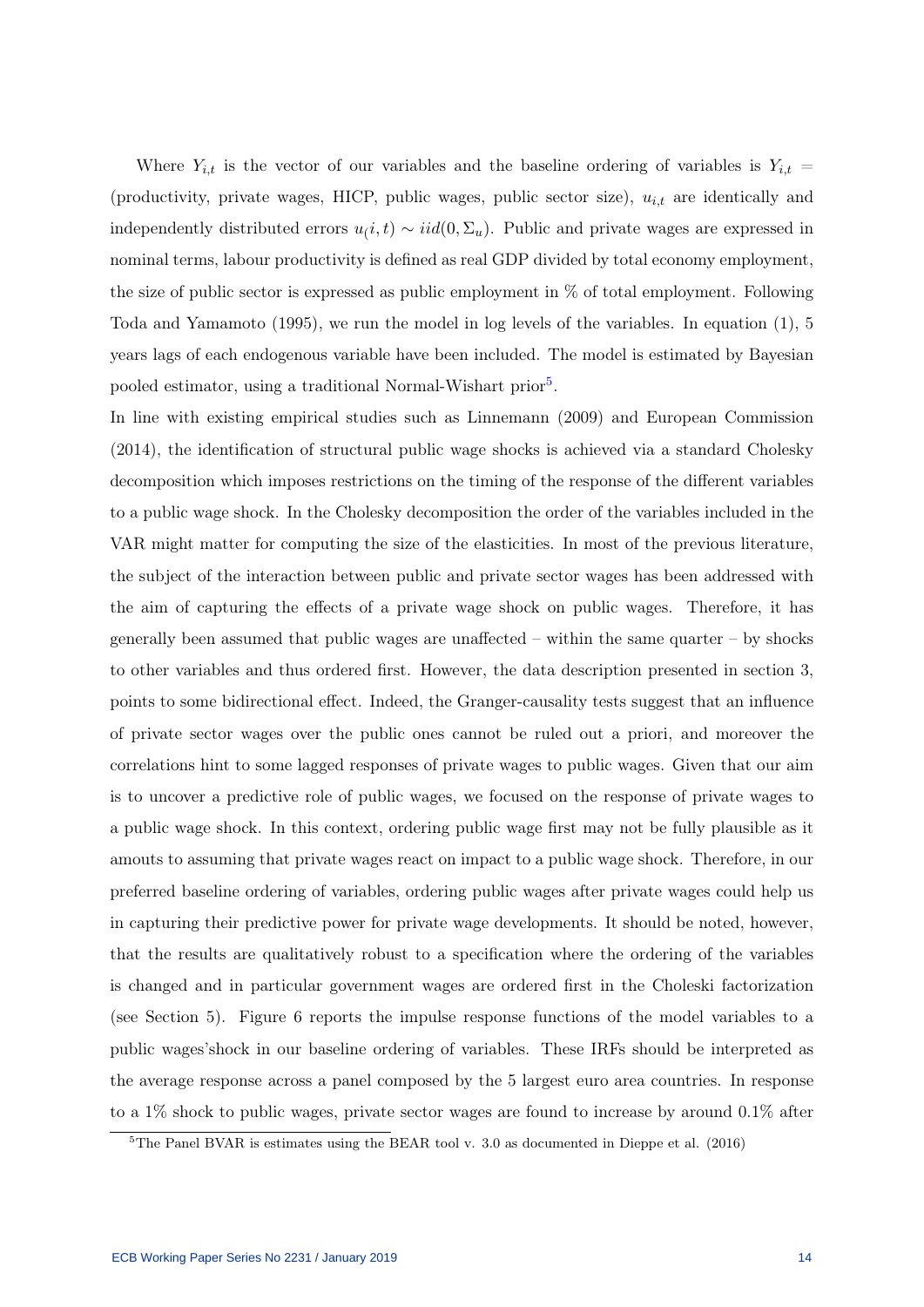one year, the peak effect of around 0.2% is reached after 5 years. This effect slowly decays afterwards. Consistent with the literature, the effect of a shock to public wages on private wages is long-lasting but temporary. Effects on HICP are significant but very small, i.e. the peak effect of 0.1% is reached after 5 years.

Figure 6: Deviation from baseline level in response to  $1\%$  shock to public wages ( $\%$ , annual)



The figure reports the median and the 16th and 84th percentiles of the distribution of the impulse response functions

## 4.2 Country-specific response to a public wage shock: the country BVAR analysis

The analysis now turns to investigating country-specific responses of private wages to public wages shocks with the aim of uncovering heterogeneity in such responses. Conceptually, the motivation for this exercise goes back to the findings of some literature (e.g. Lamo et al. 2008, Afonso and Gomes 2014), according to which the institutional framework underlying the public sector wage setting mechanism varies across countries and may help explaining why in some countries public wages lead private wages. While the role of institutional factors is beyond the scope of this paper, this section looks at the individual responses of private wages to a public wage shock by estimating for each of the five largest euro area countries the VAR model presented in section 4.1, using quarterly data over 1997Q1-2017Q4:

$$
Y_t = C + B_1 y_{t-1} + \dots + B_p y_{t-p} + \epsilon_t \tag{2}
$$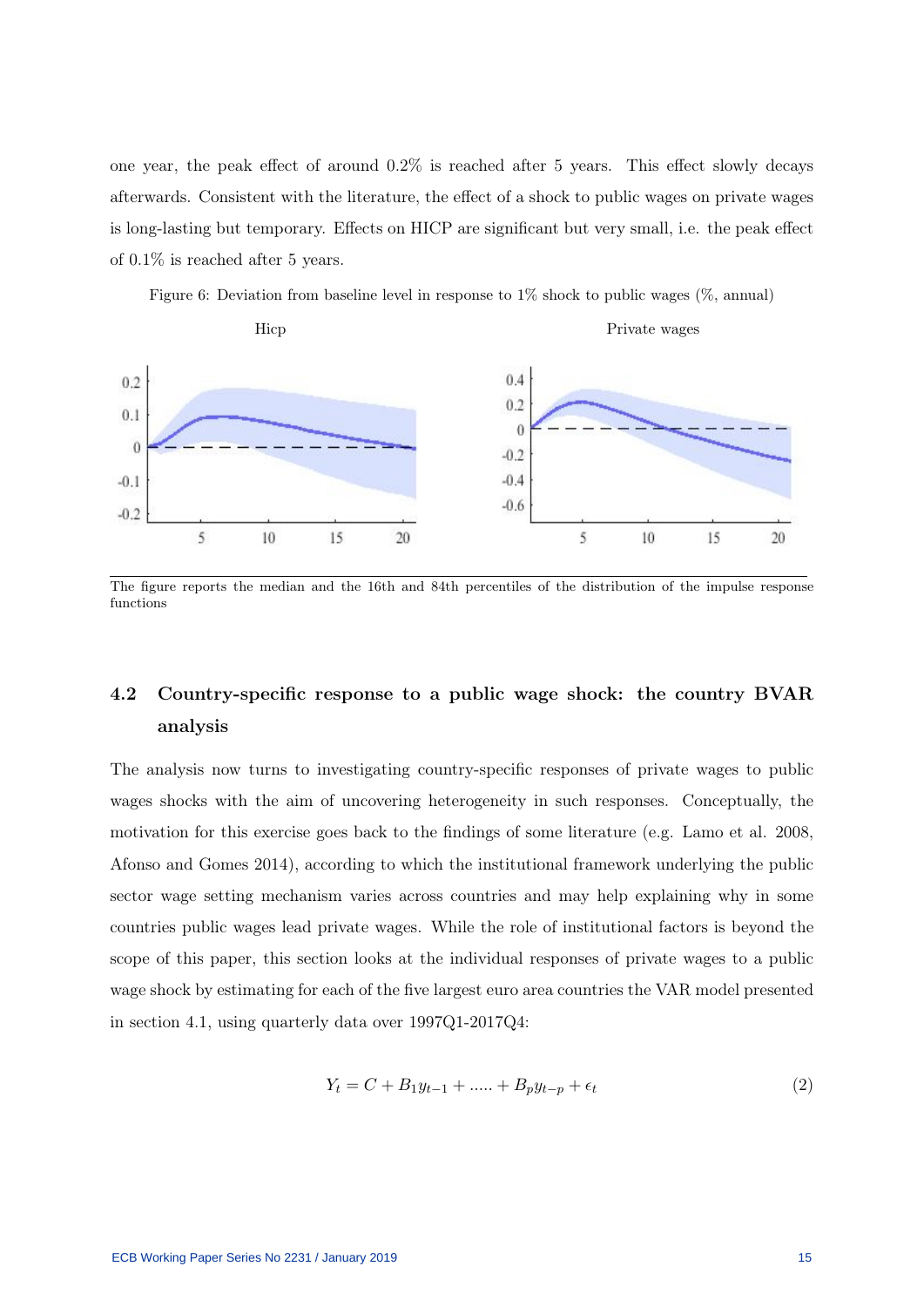$$
\epsilon_t \sim N(0, \Sigma) \tag{3}
$$

Where  $y_t$  is an  $n \times 1$  vector of endogenous variables (productivity, private wages, HICP, public wages, public sector size) and  $\epsilon_t$  is an  $n \times 1$  vector of exogenous shocks. The model is estimated by means of Bayesian techniques following the approach described in Giannone et al. (2015) with all variables expressed in  $\log$  levels.<sup>[6](#page-16-0)</sup>. Consistently with the panel BVAR analysis above the structural identification of the shocks is obtained by means of a Choleski factorization with public wages ordered after private wages. The shock is standardized to a 1% increase in public wages. Figure 7 displays the IRFs of the estimated BVAR for each country and points indeed to some cross-country heterogeneity in the response of private sector wages. In particular, the response of private wages to a public wage shock is positive and statistically significant for Italy, Spain and France, but not for Germany and the Netherlands. For Italy a 1% public wage shock is estimated to impact private wages by around 0.14% in the first year, and remains broadly at that level thereafter. In Spain, the effect picks up gradually reaching 0.1% after 2 years. For France, the estimated response of private wages to a public wage shock is somewhat higher, at 0.45% in the first year, which cumulates to 0.49% after 2 years. This result can be explained partly in light of the larger size of public sector employment in France, and partly by the fact that per capita compensation in the public and private sectors are very close. Therefore, and in line with the literature, it seems plausible to assume that an increase in public sector compensation, by opening up a gap vis-á-vis the private sector, puts upward pressure on private wages as this would influence the search direction of workers<sup>[7](#page-16-1)</sup>.

<span id="page-16-1"></span><span id="page-16-0"></span> ${}^{6}$ This approach exploits the hierarchical approach to select the prior tightness.

<sup>&</sup>lt;sup>7</sup>This result is robust to a number of alternative specifications which control for the impact of the minimum wage, and the role of cyclical factors (e.g. unemployment gap). Results are available from the authors upon request.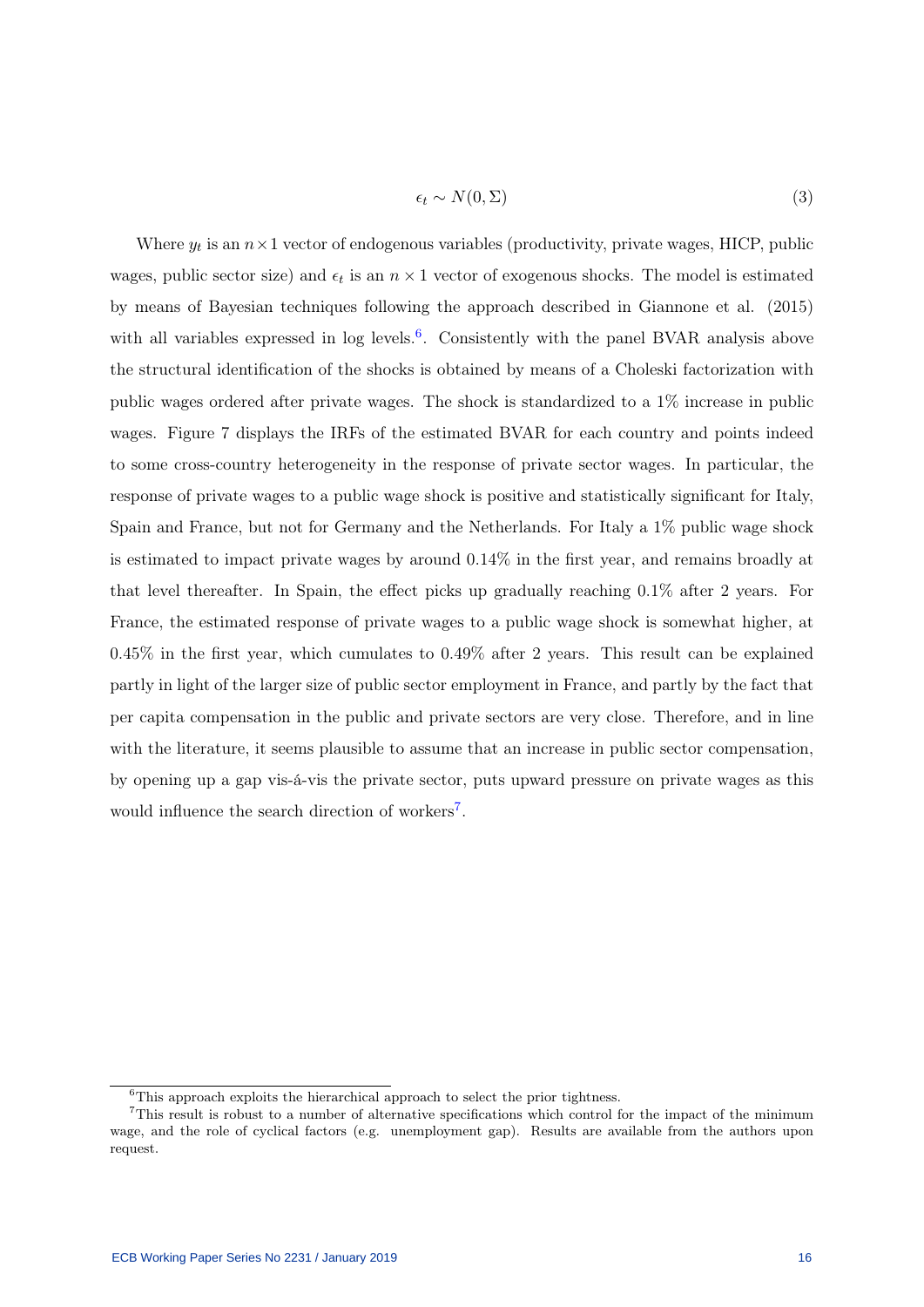

Figure 7: Deviation from baseline level in response to 1% shock to public wages (%, quarterly)

The figure reports the median and the 16th and 84th percentiles of the distribution of the impulse response functions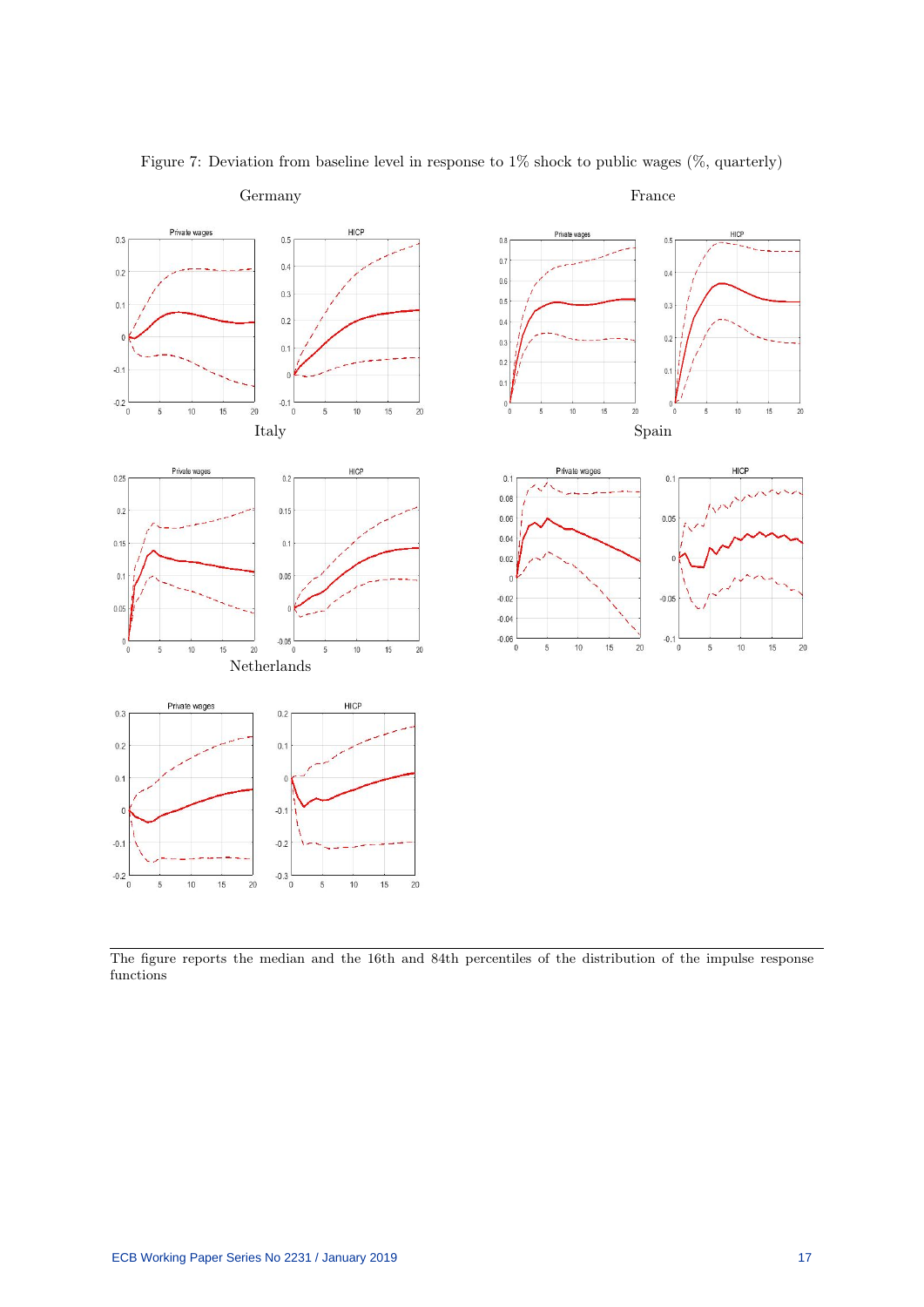## 4.3 Is the response of private wages to a public wage shock symmetric? The Local Projection Method approach

Finally the paper looks at whether the response of private wages to public wages shocks is symmetric, or rather it differs depending on the sign of the shock. To answer this question we use a local projection method (LPM) á la Jordá (2005). As discussed in Lamo et al. (2016), one of the appealing features of the LPM, among others, is that this framework can be easily adapted to non-linear specifications. This approach derives the IRFs at horizon k by directly regressing the change in private wages in the period ranging from  $t$  to  $t+k$  over a measure of the shock in public wages at time t. In so doing, state-dependent IRFs can be evaluated because, for example, the regression can allow for possibly different coefficients according to the sign of the shock to public wages. Following Jordá (2005), our empirical approach consists in estimating the following dynamic equation at each time horizon k  $(k=0...5)$ :

$$
Wpr_{i,t+k} - Wpr_{i,t-1} = \alpha_k + \sum_{j=1}^{j=2} \beta_{k,j} * \Delta(Wpr_{i,t-j}) + \sum_{j=0}^{j=2} \theta_{k,j} * Shock(Wpu)_{i,t-j} + \sum_{j=0}^{j=2} \delta_{k,j} * X_{i,t-j} + \gamma_{i,k} + \gamma_{t,k} + \epsilon_{i,t,k}
$$
\n(4)

where  $Wpr(i, t + k) - Wpr(i, t - 1)$  is the change in private wages,  $\theta_{k,t}$  represents the response to a shock to public wages ( $Showpu_{i,t}$ ),  $X_{i,t}$  is a vector of control variables which, in addition to labour productivity and HICP, includes some additional control variables such as the unemployment gap, as an indicator of the cyclical position of the economy, and a measure of public sector size (the ratio of public employment to total employment). We estimate four different models according to different shock definitions. In model 1, the variable  $Showpu_{i,t}$ corresponds to a 1% change in public wages. In model 2  $Showpu_{i,t}$  corresponds to a change in public wages by more than one standard deviation. In this case, the variable  $Showpu_{i,t}$ is equal to the actual change in the variable if this is greater than than one panel standard deviation in absolute value in the same year, it takes value 0 if the change is below one standard deviation and therefore no shock is identified. Models 3 and 4 consider one-sided shocks, that is only a positive shock and a negative shock, respectively, which are defined according to one standard deviation threshold rule of model 2. The model is estimated dynamically including up to two lags of all variables. Public and private wages are in nominal terms, labor productivity is defined as real GDP divided by total economy employment. Country and time fixed effects are included to account for unobservable country-level and time fixed effects. The results of the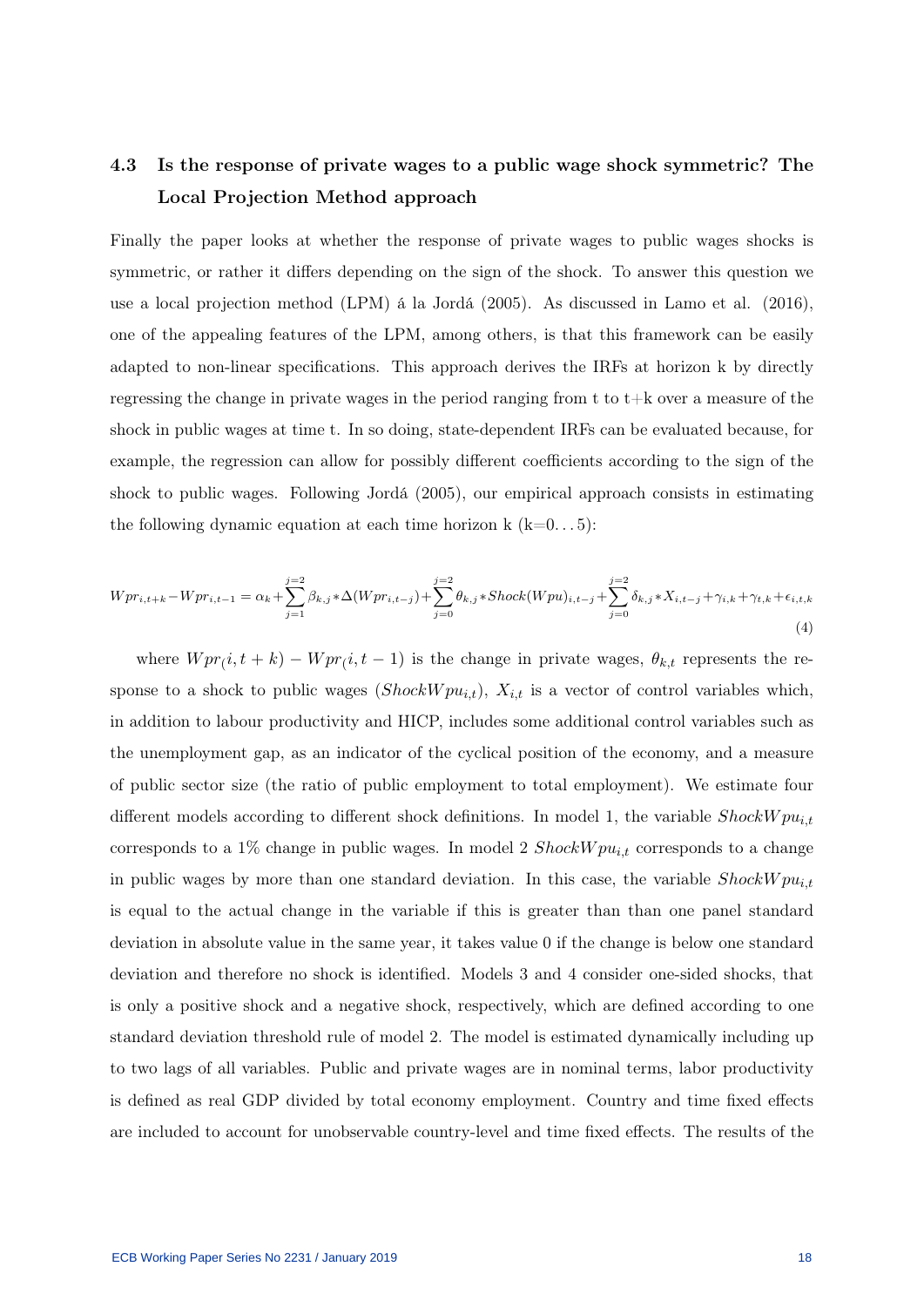analysis are reported in figure 8, while table A3-A6 reports the detailed estimates for the other explanatory variables. As in the case of the Panel BVAR, these results are to be interpreted as the average effects of the panel composed by the five largest euro area countries.





The figure reports the 95% confidence interval of the coefficients of the impulse response functions

The first panel in figure 8 illustrates the response of private wages to a  $1\%$  shock to public wages. Results are qualitatively in line with the Panel BVAR analysis: a shock to public wages growth triggers a statistically significant and positive response in private wages of around 0.2p.p in the first year. The peak effect is reached after two years, when the cumulative response is a change in private wages of around 0.78p.p.. This finding is qualitatively unchanged when specifying the public wage shock in terms of its standard deviation (i.e.  $Showpu_{it} \geq 1$  standard deviation in absolute value) (second panel). Finally, the third and fourth panel illustrate the IRFs for a positive public wages shock (i.e.  $Showpu_{it} > +1$  standard deviation) and a negative one (i.e.  $Show \mu_{it} < -1$  standard deviation) respectively. The results point to different responses of private wages, depending on the sign of the shock. A positive and statistically significant response is found in case of a positive shock to public wages (i.e. a public wage increase), while no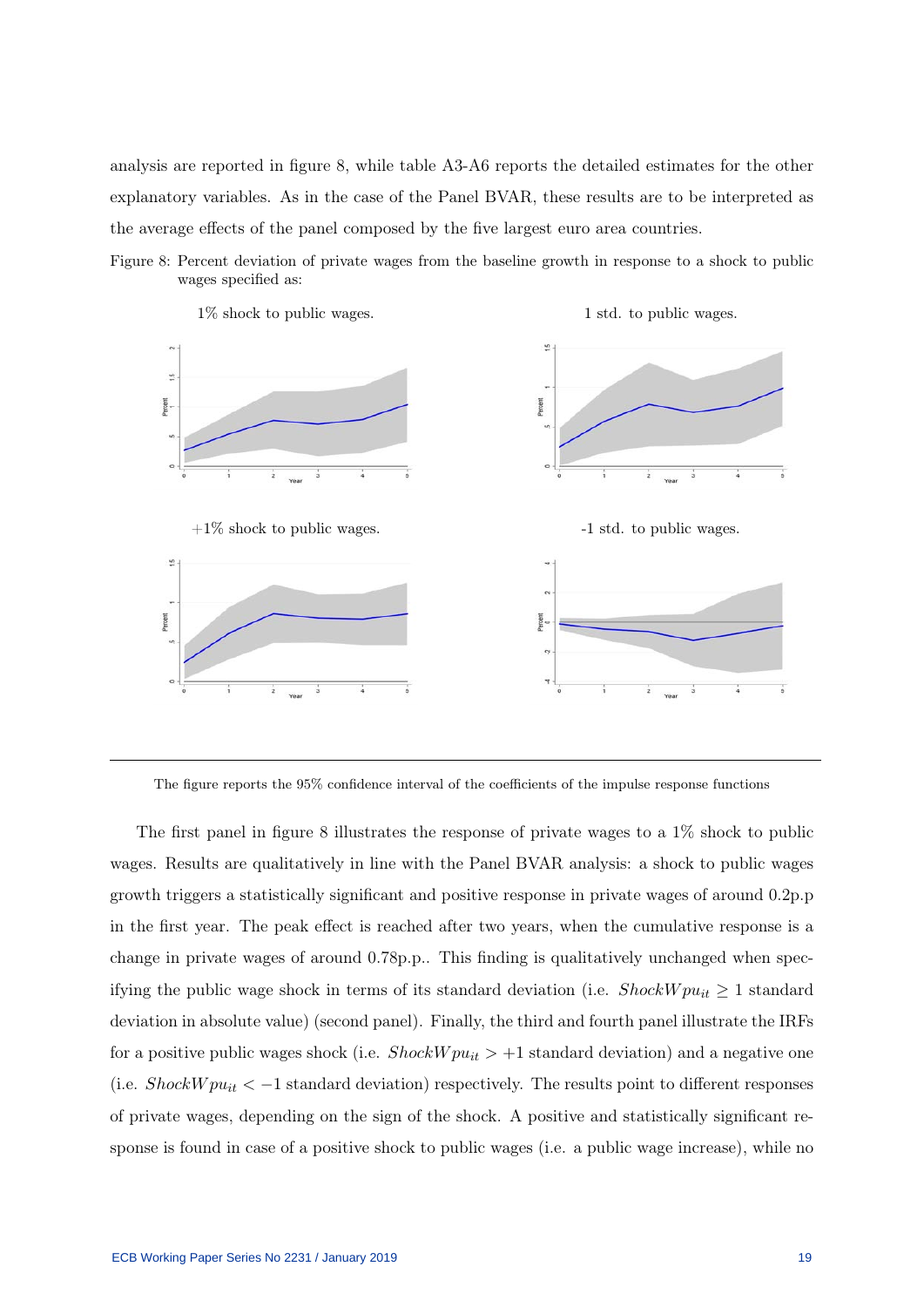statistically significant response is detected in case of a negative shock (i.e. a public wage cut). The results are robust also when extending the panel to the other euro area countries (see Section 5) which allows increasing the number of episodes of actual wage cuts. These findings are in line with empirical studies on asymmetries in the dynamics of wage adjustments, which predict that upward adjustments are relatively faster that downward ones. In particular, in a paying efficiency wages scenario, companies will be incentivazed to react more promptly to a positive change in competitors wages than to negative ones (Rõõm and Dabušinskas, 2011). Further, asymmetric responses can be rationalized also in an insider-outsider framework. Lindbeck et al. (1989) argue that, since firing decisions follow a seniority system and insiders can control labor turnover costs, they can prevent a decrease in their wages in response to a labor demand shock, and raise them significantly once the shock has been absorbed.

#### 5 Robustness checks

In this section we present a number of robustness checks. Our robustness check can be grouped along three main directions: ordering of the variables in the BVAR, inclusion of different information set in our baseline model and expansion of the analysis to a larger panel of countries. First, we check the robustness of the VAR based estimates to our preferred ordering of variables, by ordering public sector wages first (Table 2 and 3). This amounts to assuming that public sector wages are fully exogenous (i.e. are not simultaneously affected by shocks to other variables), something which, in our view, does not seem to necessarily hold given previous findings from the literature. Overall, the results are qualitatively unchanged, though in the Panel VAR the first year impact is now significantly larger than in the baseline specification.

As far as it regards the second set of robustness checks, we start by checking the robustness of our results to the inclusion of additional control variables which may potentially impact the linkage between public and private wages. Some of the literature has pointed to the importance of trade openness in influencing the relationship between public and private sector compensation (e.g. European Commission, 2014). However, when including trade openness (measured as the ratio between the sum of imports and exports to real GDP) in the wage determination equation, results are qualitatively unchanged, and do not alter significantly the public-private wage relationship (Table 2, 3 and 4). Moreover, as suggested by some literature (Lamo, 2014) we test for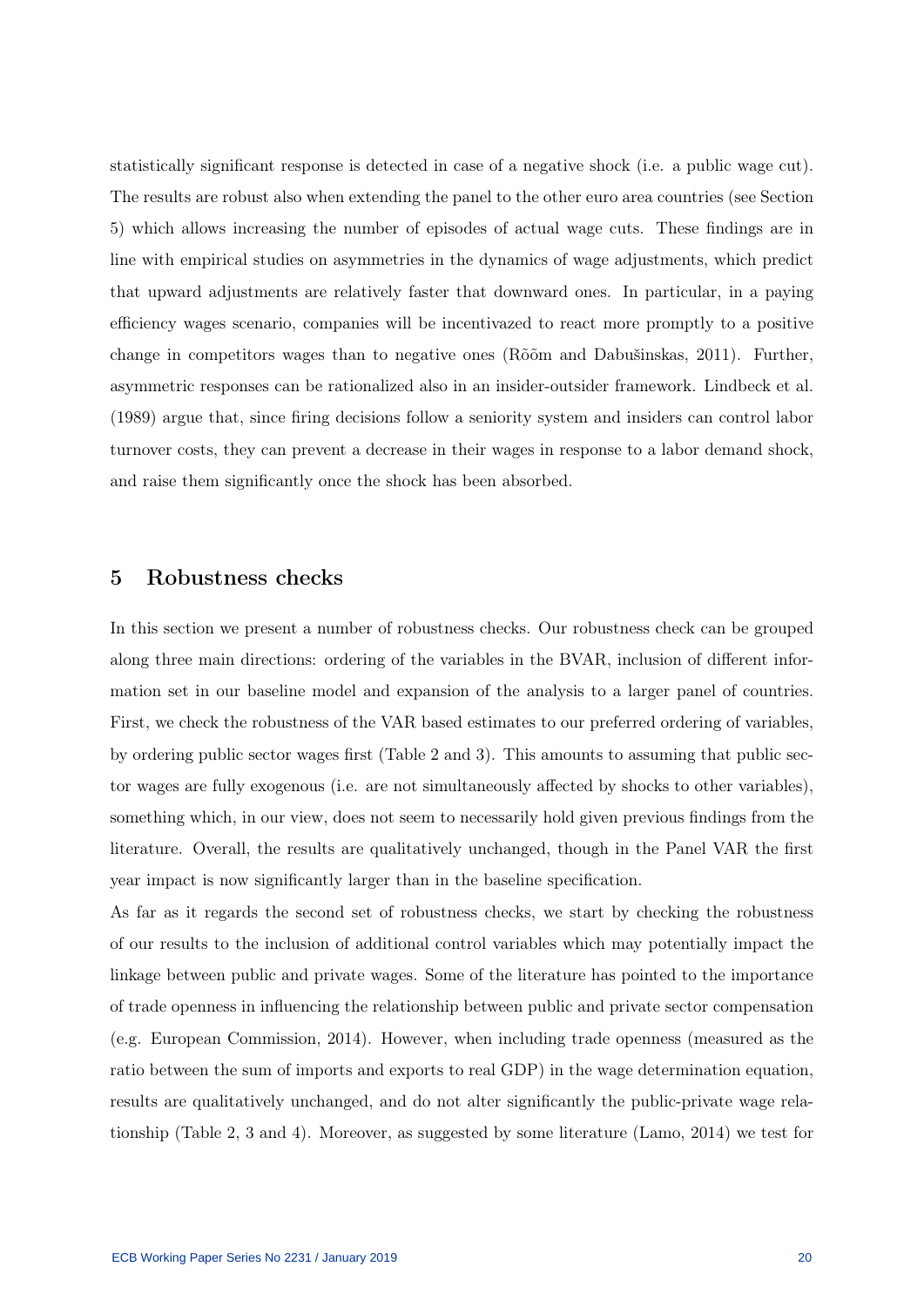the relevance of institutional factors, by adding to the Panel BVAR and the LPM also a measure of union density. The latter captures the percentage of workers who are union members. For the panel BVAR the results are qualitatively unchanged though the size of the effect is slightly larger (Table 2). Similarly the evolution of union density in the model in growth rates seems not to meaningfully affect the relationship between private and public wages; indeed for the Local Projection Method (Table 5) we find that the degree of union density has no statistically significant effect on the growth of private sector wages. Finally, we look at the estimates when specifying the baseline model in terms of public and private wages and salaries (i.e. the sum of negotiated wages and the wage drift) rather than compensation of employees. The results are robust across all three methodologies. In particular, the Panel BVAR estimates show that a 1% shock to public wages has a positive and significant impact on private sector wages, though the peak effect is reached already after two years and remains below 0.2% (table 2). Results are qualitatively similar also for the other two model specifications (table 3 and 4).

To conclude, we further check for the Panel BVAR and LPM the robustness of our results to a larger panel of countries, beyond the five largest countries. Due to lack of data availability for some countries, the country sample is extended to all euro area countries except Latvia, Lithuania, Malta and Greece. Overall the baseline results hold (Table 2 and 4). For the LPM, despite the magnitude of the coefficients being significantly smaller, we found the same asymmetric response to a shock to public wages.

Table 3: Robustness checks for the Panel BVAR (impact of a 1% shock in public wages)

| vears |      |            |          |      | Baseline Different Ordering Wages ex.SSC Trade openness Larger countries sample Union Density |            |
|-------|------|------------|----------|------|-----------------------------------------------------------------------------------------------|------------|
|       | 0.08 | $\rm 0.33$ | 0.06     | 0.08 | 0.07                                                                                          | $\rm 0.11$ |
|       | 0.13 | 0.14       | 0.14     | 0.14 | 0.10                                                                                          | 0.20       |
|       | 0.17 | 0.17       | $0.13\,$ | 0.17 | 0.12                                                                                          | 0.28       |

Table 4: Robustness checks for the country-specific BVAR (impacto of 1% schock to public wages)

|         | <b>Baseline</b> |        |        | Different Ordering |        |        | Wages ex.SSC |        |        | Trade openness |           |        |
|---------|-----------------|--------|--------|--------------------|--------|--------|--------------|--------|--------|----------------|-----------|--------|
| Country | Year 1          | Year 2 | Year 5 | Year 1             | Year 2 | Year 5 | Year 1       | Year 2 | Year 5 | Year 1         | $Year\ 2$ | Year 5 |
| DE      | 0.04            | 0.08   | 0.04   | $0.07\,$           | 0.11   | 0.09   | 0.03         | 0.04   | 0.02   | 0.04           | 0.08      | 0.11   |
| FR.     | 0.45            | 0.49   | 0.51   | 0.40               | 0.44   | 0.49   | 0.36         | 0.40   | 0.42   | 0.36           | 0.35      | 0.36   |
| IT      | 0.14            | 0.12   | 0.11   | 0.13               | 0.12   | 0.10   | 0.11         | 0.14   | 0.12   | 0.10           | 0.08      | 0.06   |
| ES      | 0.05            | 0.05   | 0.02   | 0.04               | 0.03   | 0.00   | 0.06         | 0.06   | 0.02   | 0.05           | 0.05      | 0.00   |
| ΝL      | $-0.03$         | 0.00   | 0.06   | $0.06\,$           | 0.06   | 0.06   | 0.04         | 0.01   | 0.16   | $-0.03$        | 0.02      | 0.12   |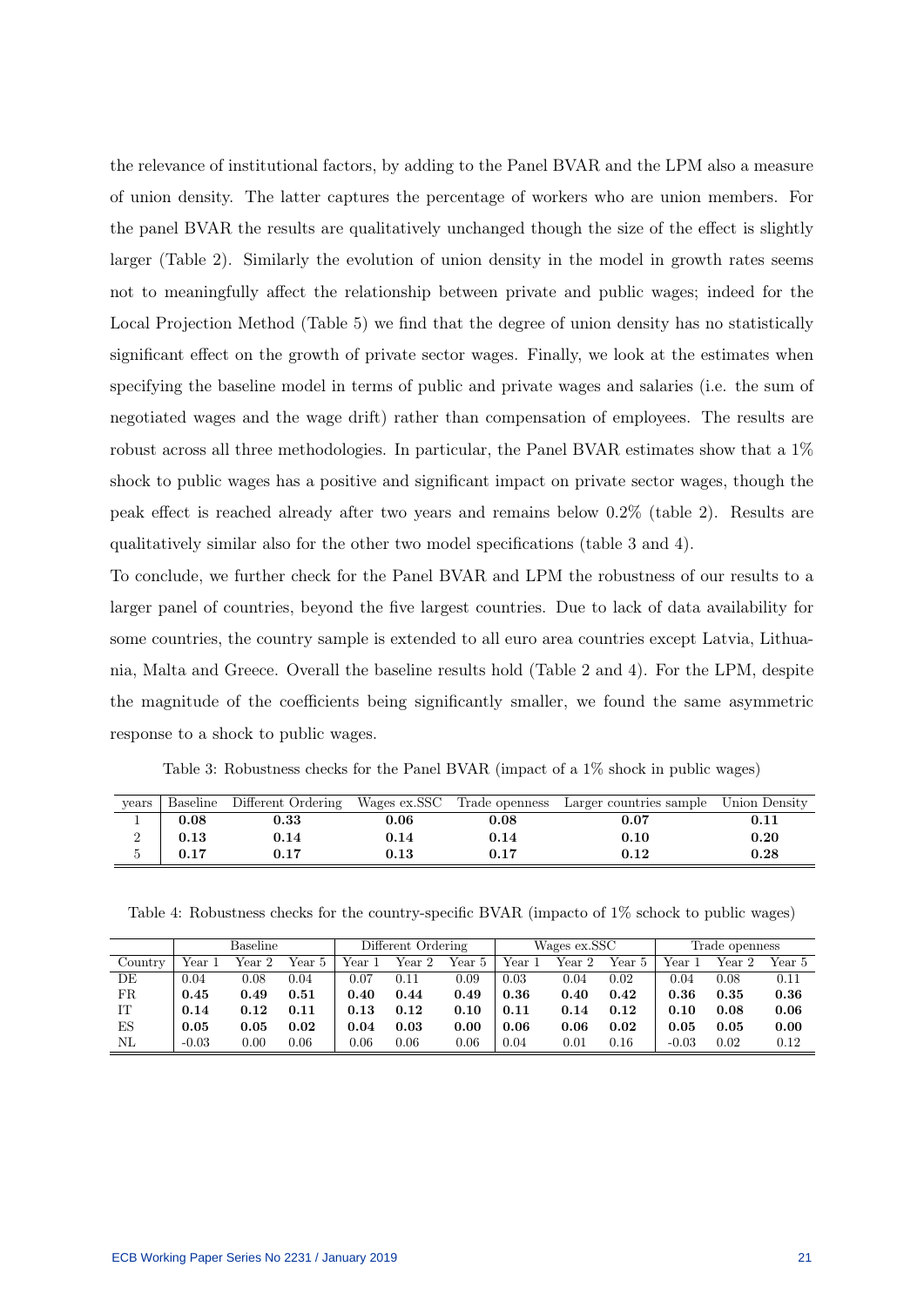|               |         | <b>Baseline</b> |          |         | Wages ex.SSC |        |         | Trade openness |         |        | Larger countries sample |        |  |
|---------------|---------|-----------------|----------|---------|--------------|--------|---------|----------------|---------|--------|-------------------------|--------|--|
| Type of shock | Year 1  | Year 2          | Year 5   | Year 1  | Year 2       | Year 5 | Year 1  | Year 2         | Year 5  | Year 1 | Year 2                  | Year 5 |  |
| Linear        | 0.55    | 0.78            | $1.04\,$ | 0.46    | 0.76         | 0.88   | 0.50    | 0.81           | 1.02    | 0.23   | 0.28                    | 0.12   |  |
| SD            | 0.57    | 0.79            | 0.99     | 0.40    | 0.61         | 0.73   | 0.52    | 0.75           | 0.90    | 0.20   | 0.27                    | 0.22   |  |
| SD Positive   | 0.61    | 0.86            | 0.86     | 0.39    | 0.63         | 0.66   | 0.54    | 0.78           | 0.84    | 0.22   | 0.30                    | 0.38   |  |
| SD Negative   | $-0.47$ | $-0.63$         | $-0.24$  | $-0.15$ | $-0.38$      |        | $-0.35$ | $-0.43$        | $-0.51$ | 0.05   | 0.05                    | 0.02   |  |

Table 5: Robustness checks for the Local Projection Method

Ordering : public wages ordered first in the VAR

Wages: specification with public wages and salaries instead of compensation of employees Trade openness: adding a control for trade openness to the baseline specification

Countries sample: Euro Area excluding Greece, Latvia, Lithuania, Malta due to data availability

Union density: adding a control for union density to the baseline specification

Significant results are reported in bold

|                  | (1)          | (2)              | (3)              | (4)              | (5)              | (6)              |
|------------------|--------------|------------------|------------------|------------------|------------------|------------------|
|                  | $\Delta Y_t$ | $\Delta Y_{t+1}$ | $\Delta Y_{t+2}$ | $\Delta Y_{t+3}$ | $\Delta Y_{t+4}$ | $\Delta Y_{t+5}$ |
| Change           | $0.233*$     | $0.548**$        | $0.769**$        | $0.693*$         | 0.681            | $0.978**$        |
|                  | [0.0902]     | [0.190]          | [0.242]          | [0.297]          | [0.384]          | [0.261]          |
|                  |              |                  |                  |                  |                  |                  |
| Union density    | $-0.243$     | 0.495            | 0.955            | 0.339            | $-0.344$         | $-0.169$         |
|                  | [0.391]      | [0.560]          | [1.028]          | [1.483]          | [1.947]          | [2.507]          |
| Symmetric shock  | 0.217        | $0.547*$         | $0.747**$        | $0.625***$       | $0.687*$         | $0.981**$        |
|                  |              |                  |                  |                  |                  |                  |
|                  | [0.121]      | [0.199]          | [0.265]          | [0.211]          | [0.292]          | [0.258]          |
| Union density    | $-0.461$     | 0.0947           | 0.590            | $-0.0360$        | $-0.678$         | $-0.698$         |
|                  | [0.388]      | [0.545]          | [0.963]          | [1.085]          | [1.460]          | [1.899]          |
|                  |              |                  |                  |                  |                  |                  |
| Positive shock   | $0.220*$     | $0.616***$       | $0.880**$        | $0.777***$       | $0.771***$       | $0.868**$        |
|                  | [0.0942]     | [0.173]          | [0.254]          | [0.207]          | [0.200]          | [0.212]          |
|                  |              |                  |                  |                  |                  |                  |
| Union density    | $-0.677$     | $-0.155$         | 0.0412           | $-0.530$         | $-0.833$         | $-0.838$         |
|                  | [0.348]      | [0.516]          | [0.838]          | [1.045]          | [1.450]          | [1.783]          |
|                  |              |                  |                  |                  |                  |                  |
| Negative shock   | $-0.242$     | $-0.513$         | $-0.679$         | $-1.272$         | $-0.521$         | $-0.135$         |
|                  | [0.226]      | [0.361]          | [0.925]          | [1.131]          | [1.343]          | [1.536]          |
|                  |              | 0.0720           | 0.158            | $-0.326$         | $-0.0117$        | $-0.0971$        |
| Union density    | $-0.500$     |                  |                  |                  |                  |                  |
|                  | [0.470]      | [0.774]          | [1.528]          | [1.321]          | [1.630]          | [2.180]          |
| $\boldsymbol{N}$ | 90           | 85               | 80               | 75               | 70               | 65               |

Table 6: Local Projection Method: controlling for Union Density

Standard errors in brackets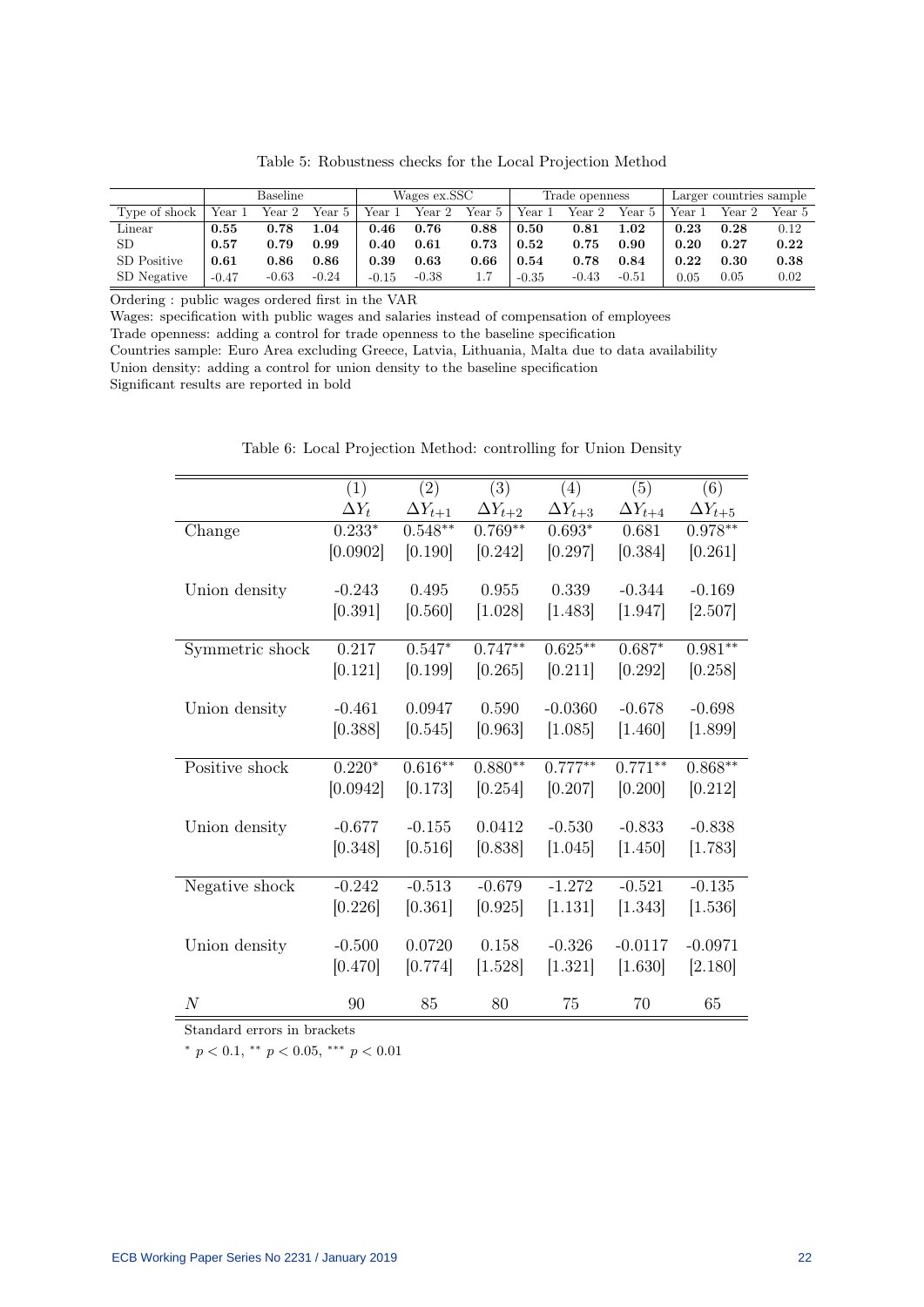## 6 Conclusions

This paper revisits the relationship between public and private sector compensation of employees focusing on the five largest euro area countries over the period 1997-2017. Although public sector compensation is a small share of total economy compensation, the literature points to some indirect influence on private sector compensation, via spillover and signalling effects.

Given the empirical nature of the research question, this paper relies on three different estimation methods: first, a panel BVAR technique is used which allows estimating the equilibrium relationship between the two sectors' wages and the average response of private wages to a public wages shock. Second, a country-specific BVAR analysis is conducted to assess country-heterogeneity in such response as suggested by some empirical literature. Third, the analysis addresses possible asymmetries in the response of private wages to public wages shocks (i.e. different responses to public wages cuts or increases) using the Local Projection Method (Jordà, 2005).

Based on the Panel BVAR estimates, our results suggest that on average, in response to a 1% shock to public wages, private sector wages respond with with a lag, and the peak impact of 0.2% is reached after 5 years. This response, however, appears to be country-specific, in that the country BVAR estimates show that the response of private wages to a public wage shock is positive and statistically significant for Italy, Spain and France, but not for Germany and the Netherlands. These results are in line with previous studies (e.g. Lamo et al., 2008 and Perez and Sanchez, 2010) which find a statistically significant response of private wages to public wages shocks, although evidence is heterogeneous across countries and time. For some countries (namely Italy, France and Spain), these studies uncover a leading role of public wages and show that, when the government sector is larger public wages are more likely to Granger-cause private wages. Finally, our estimates based on the Local Projection Method, suggest that private wages respond asymmetrically to a public wages shock. In particular, the response is positive and statistically significant in case of a positive shock to public wages, while it is statistically insignificant in case of public wage cuts. This suggests that in periods of either public wage freezes or cuts, only the direct effect is likely to be at work, while in periods of positive public sector wage growth the impact on private sector wages is not negligible (around 0.8% after two years) and persistent.

The findings of this paper are robust to a number of robustness checks and suggest that strong and persistent public sector wage growth could pose some upside risks to private sector wages, es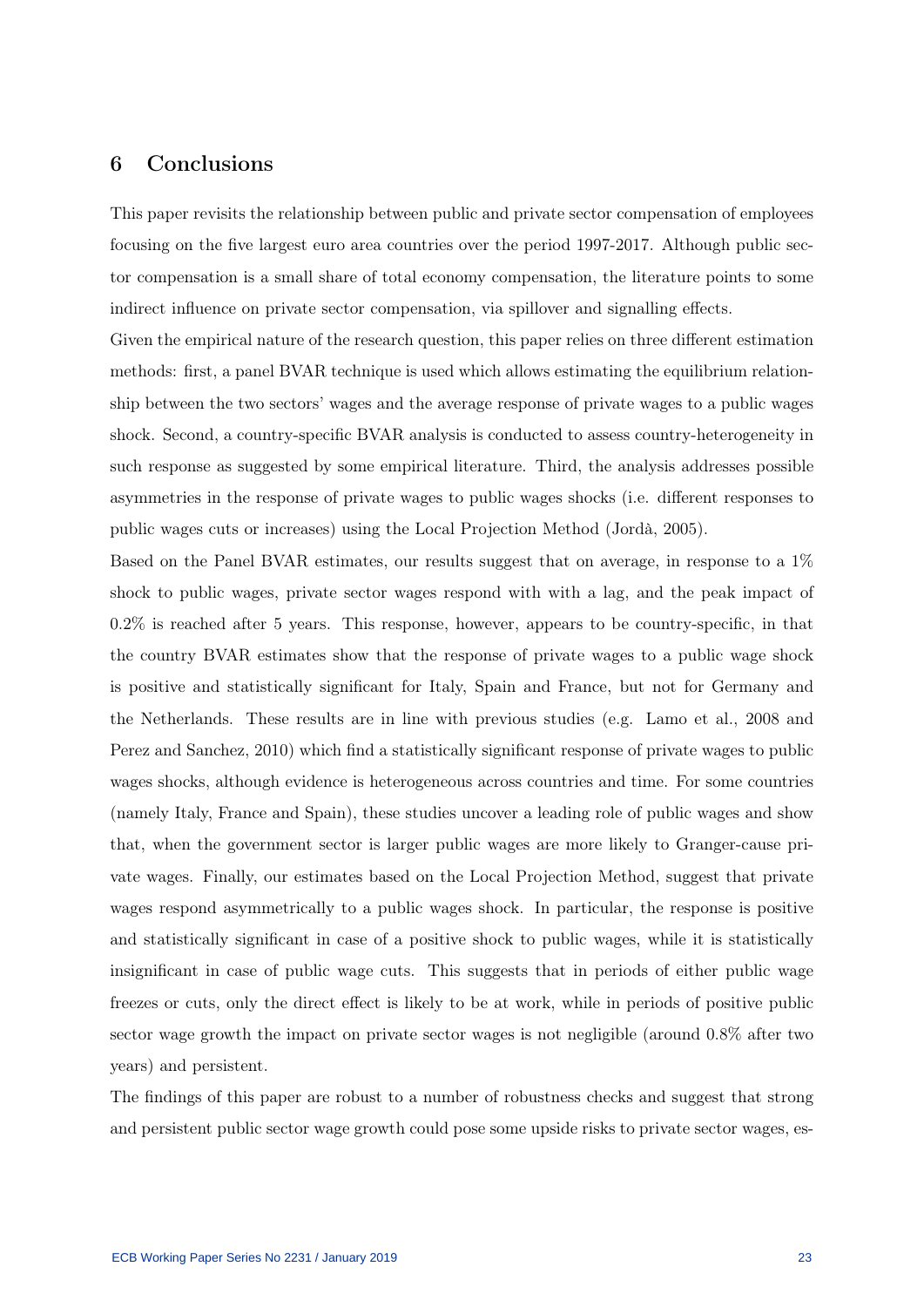pecially in the medium to long term. The indirect contribution of public wages to total economy wages captured in this analysis, is generally not accounted for in macro-models where private sector wages are modelled on the basis of a standard wage Phillips curve. The absence of this channel may be not problematic in the short term, given the relatively low one-year ahead estimated elasticity. However, strong and persistent public sector wage growth might pose some upward risks to private sector wages over the medium to long term and, as suggested by the Local Projection Method estimates, the risks are more pronounced in case of a positive shock to public wages.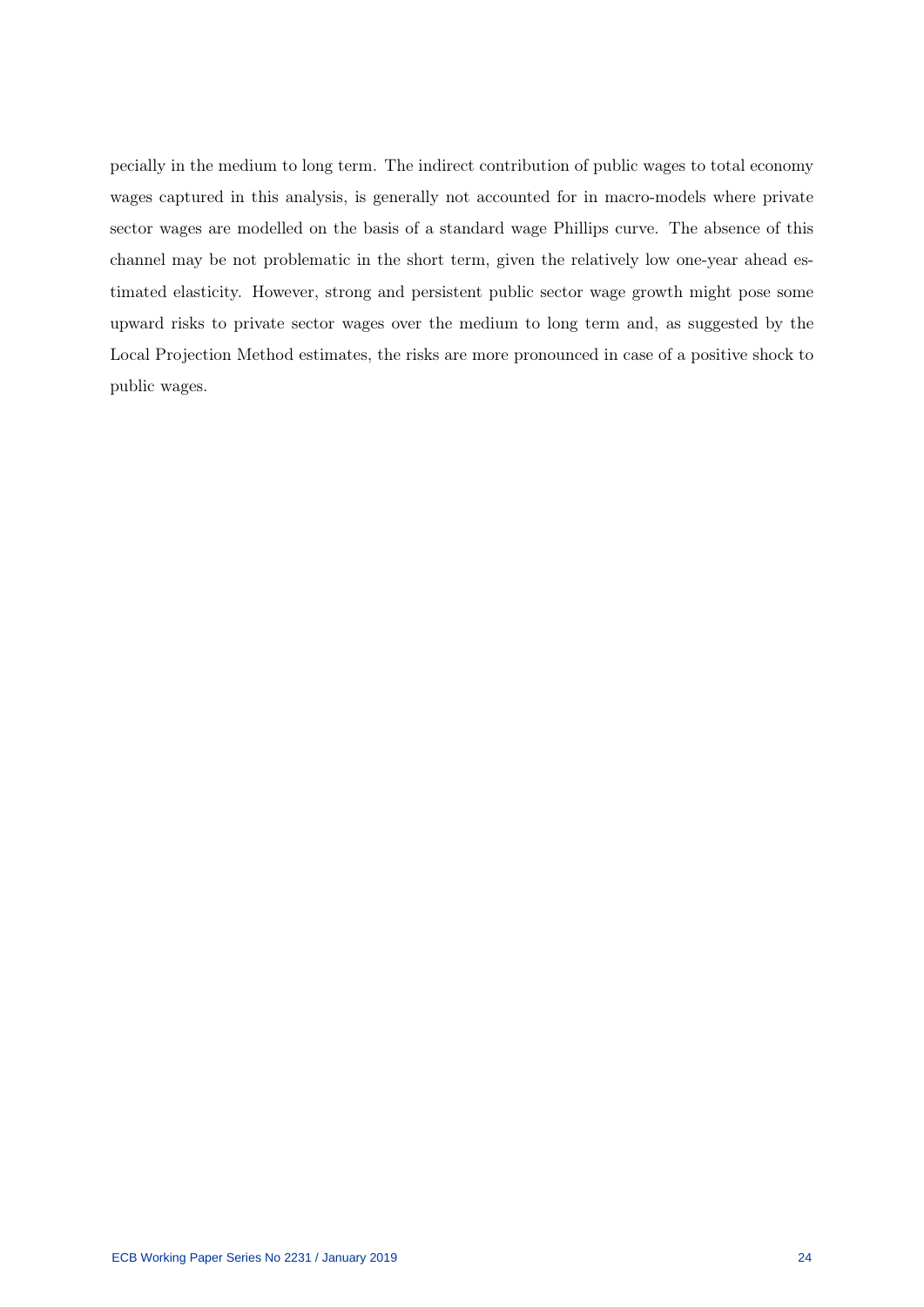## References

- Afonso A. and Gomes P. (2014). Interactions between private and public sector wages. Journal of Macroeconomics, 39 Part A:97–112, a.
- Agell J. and Lommerud K. (1992). Union egalitarianism as income insurance. Economica, 59,(235):295–310.
- Bouis R. et al (2012). The short-term effects of structural reforms: an empirical analysis. OECD Economics Department Working Papers, No. 949, OECD Publishing.
- Canova F. and Ciccarelli M. (2013). Panel vector autoregressive models: a survey. CEPR Discussion Paper No. DP9380.
- Dickens William T. (2006). How wages change: micro evidence from the international wage flexibility project. Journal of Economic Perspectives, 21 (2):195–214.
- European Commission (2014). Government wages and labour market outcomes. Occasional Paper n.190.
- Finn M.G. (1998). Cyclical effects of government's employment and goods purchases. International Economic Review, 39 (3):635–657.
- Kohn K. Fitzenberger B. and C. Lembcke A. (2007). Union density, collective bargaining, and individual coverage: The anatomy of union wage effects. Unpublished manuscript, Goethe University Frankfurt.
- Giannone D. Lenza M. Primiceri G.E. (2015). Prior selection for vector autoregressions. The Review of Economics and Statistics, MIT Press, Vol. 97 (2):436–451.
- Holden S. and Wulfsberg F. (2007). Downward nominal wage rigidity in the oecd. Working Paper Series 777, European Central Bank.
- Jacquinot P. Lozej M. and Pisani M. (2018). Labour tax reforms, cross-country coordination and monetary policy stance in the euro area: a structural model-based approach. Forthcoming in the International Journal of Central Banking.
- Jordá O. (2005). Estimation and inference of impulse responses by local projections. American Economic Review, 95 (1):161–182.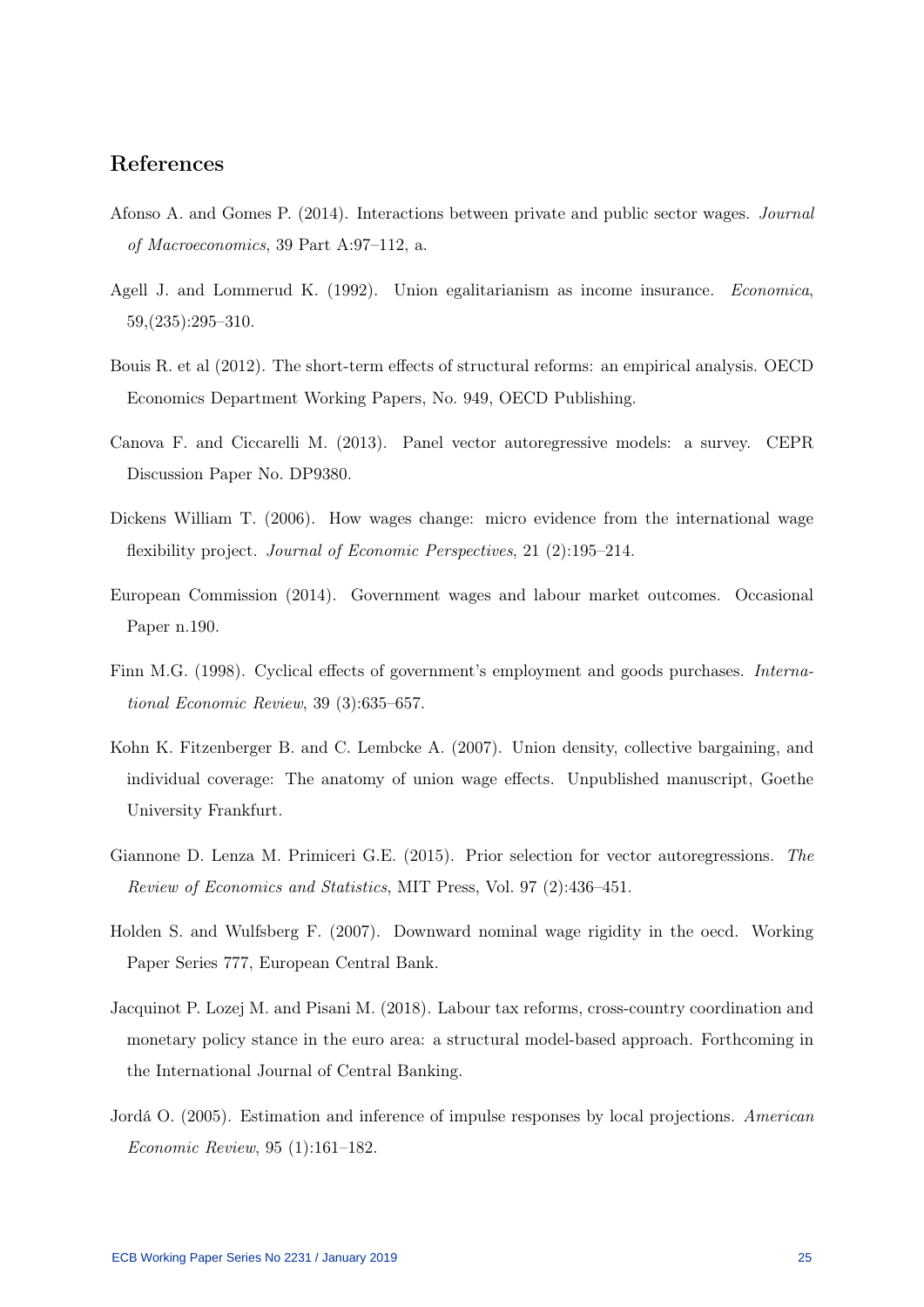- Lamo A. Schuknecht L. and Pérez J.J. (2008). Public and private sector wages: co-movement and causality. Working Paper Series 963, European Central Bank.
- Lamo A. Pérez J.J. and Moral-Benito E. (2016). Does slack influence public and private labor market interactions? Working Paper Series 1890, European Central Bank.
- Linnemann L. (2009). Macroeconomic effects of shocks to public employment. Journal of Macroeconomics, 31:252–267.
- Lindquist J. and Vilhelmsson R. (2006). Is the swedish central government a wage leader? Applied Economics, 38:1617–1625.
- Mortensen D. and (1999) Pissarides C. New developments in models of search in the labor market. Handbook of Labor Economics, 3:Part B.
- Pérez J.J. and Sánchez J. (2010). Is there a signalling role for public wages? evidence for the euro area based on macro data. Working Paper Series 1148, European Central Bank.
- Pérez J.J. Rodríguez-Vives M. Depalo D. Paparetrou E. Aouriri M. Campos M.M. Celvov D. Pesliakate J. and Ramos R. (2016). The fiscal and macroeconomic effects of government wages and employment reform. Occasional Paper Series 176, European Central Bank.
- Pissarides C. (1988). The search and equilibrium approach to fluctuations in employment. American Review Papers and Proceedings, 78:363–638.
- Quadrini V. and Trigari A. (2007). Public employment and business cycle. Scandinavian Journal of Economics, 109:723–742.
- Zelistra A. and Elbourne A. (2014). Follow the leader? public and private wages in the netherlands. CPB Discussion Paper N.274, b.
- Toda H.Y. and Yamamoto T. (1995). Statistical inference in vector autoregressions with possibly integrated processes. Journal of Econometrics, 66:225–250.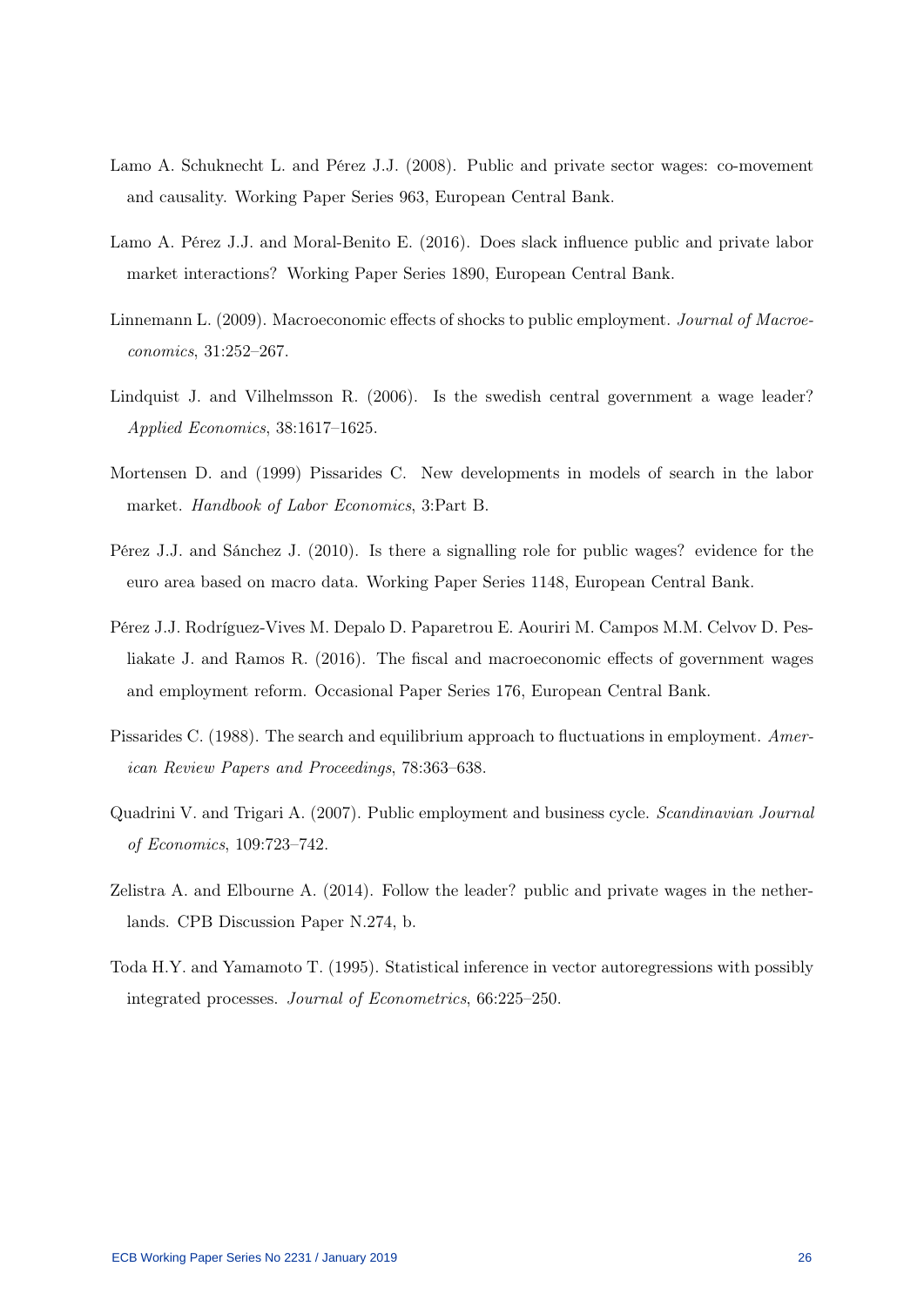# 7 Appendix

|                                               |    |          |       | Germany |           |           | Italy |       |          |
|-----------------------------------------------|----|----------|-------|---------|-----------|-----------|-------|-------|----------|
|                                               | N  | mean     | se    | max     | min       | mean      | se    | max   | min      |
| Compensation per employee public              | 21 | 42593    | 5405  | 52689   | 34902     | 43540     | 6009  | 49351 | 33222    |
| Compensation per employee private             | 21 | 33452    | 3264  | 40244   | 29373     | 29336     | 3061  | 33065 | 24372    |
| Wages public                                  | 21 | 31653    | 3994  | 39361   | 25945     | 30579     | 4263  | 34662 | 23047    |
| Wages private                                 | 21 | 28780    | 3050  | 34919   | 24869     | 23357     | 2551  | 26605 | 18651    |
| Labour productivity                           | 21 | 62260    | 2493  | 65901   | 58044     | 65277     | 1508  | 67570 | 63291    |
| Growth rate compensation per employee public  | 20 | 2.06     | 1.11  | 4.68    | 0.0649    | 1.82      | 2.17  | 4.53  | $-3.1$   |
| Growth rate compensation per employee private | 20 | 1.57     | 0.972 | 2.82    | $-0.418$  | 1.51      | 1.2   | 3.06  | $-1.29$  |
| Growth rate wages public                      | 20 | 2.08     | 1.21  | 4.86    | $-0.0936$ | 1.99      | 2.07  | 5.04  | $-0.841$ |
| Growth rate wages private                     | 20 | 1.7      | 0.897 | 2.9     | $-0.17$   | 1.78      | 1.25  | 3.18  | $-1.13$  |
| Growth rate labour productivity               | 20 | 0.636    | 1.85  | 3.56    | $-5.81$   | $-0.171$  | 1.42  | 2.28  | $-3.99$  |
| Unemployment gap                              | 21 | $-0.548$ | 1.19  | 1.1     | $-3$      | $-0.0883$ | 1.58  | 2.68  | $-2.7$   |
| Inflation rate                                | 21 | 1.41     | 0.743 | 2.76    | 0.134     | 1.88      | 0.999 | 3.49  | $-0.05$  |
| Trade openess                                 | 21 | 72.3     | 12.6  | 86.6    | 49.4      | 51.6      | 4.72  | 59.5  | 44.6     |
| Union density                                 | 20 | 21       | 3.14  | 27      | 17        | 34.6      | 1.22  | 36.8  | 33.1     |
| Wage gap                                      | 21 | 1.27     | 0.41  | 1.33    | 1.19      | 1.48      | 0.06  | 1.56  | 1.36     |
| Public sector size                            | 21 | 0.17     | 0.01  | 0.14    | 0.12      | 0.20      | 0.01  | 0.22  | 0.17     |

|                                               |    |          |       | Spain |          |       |       | France |          |
|-----------------------------------------------|----|----------|-------|-------|----------|-------|-------|--------|----------|
|                                               | N  | mean     | se    | max   | min      | mean  | se    | max    | min      |
| Compensation per employee public              | 21 | 34863    | 6719  | 42463 | 23697    | 39546 | 5786  | 47853  | 30001    |
| Compensation per employee private             | 21 | 28797    | 4707  | 34187 | 21618    | 39194 | 5836  | 47627  | 30454    |
| Wages public                                  | 21 | 27060    | 5327  | 33250 | 18329    | 26940 | 3391  | 31833  | 21045    |
| Wages private                                 | 21 | 23605    | 3942  | 28209 | 17783    | 30291 | 4560  | 36844  | 23207    |
| Labour productivity                           | 21 | 54100    | 2548  | 58500 | 51829    | 72761 | 3336  | 77441  | 66277    |
| Growth rate compensation per employee public  | 20 | 2.78     | 3.14  | 7.1   | $-4.93$  | 2.33  | 0.823 | 3.57   | 0.926    |
| Growth rate compensation per employee private | 20 | 2.28     | 1.67  | 6.37  | $-0.569$ | 2.24  | 0.918 | 3.78   | 0.871    |
| Growth rate wages public                      | 20 | 2.84     | 3.39  | 7.71  | $-5.7$   | 2.07  | 0.837 | 3.55   | 0.446    |
| Growth rate wages private                     | 20 | 2.25     | 1.94  | 7.41  | $-0.809$ | 2.31  | 0.958 | 4.04   | 0.957    |
| Growth rate labour productivity               | 20 | 0.597    | 0.824 | 2.84  | $-0.578$ | 0.822 | 0.886 | 2.45   | $-1.69$  |
| Unemployment gap                              | 21 | $-0.565$ | 5.19  | 6.58  | $-9.99$  | 0.14  | 0.685 | 1.5    | $-0.768$ |
| Inflation rate                                | 21 | 2.17     | 1.42  | 4.13  | $-0.629$ | 1.46  | 0.833 | 3.16   | 0.0867   |
| Trade openess                                 | 21 | 56.9     | 4.74  | 65.5  | 46.5     | 55.5  | 4.55  | 62.9   | 47.8     |
| Union density                                 | 19 | 16.2     | 1.18  | 18.6  | 13.9     | 8.03  | 0.143 | 8.36   | 7.79     |
| Wage gap                                      | 21 | 1.21     | 0.63  | 1.32  | 1.1      | 1.01  | 0.01  | 1.03   | 0.99     |
| Public sector size                            | 21 | 0.19     | 0.01  | 0.21  | 0.17     | 0.25  | 0.01  | 0.26   | 0.24     |

|                                               |    |                |      | Netherlands |          |
|-----------------------------------------------|----|----------------|------|-------------|----------|
|                                               | N  | mean           | se   | max         | min      |
| Compensation per employee public              | 21 | 44454          | 7692 | 55876       | 31782    |
| Compensation per employee private             | 21 | 37809          | 5266 | 44787       | 27994    |
| Wages public                                  | 21 | 33500          | 5330 | 41614       | 25302    |
| Wages private                                 | 21 | 35112          | 4594 | 40950       | 26857    |
| Labour productivity                           | 21 | 70579          | 3532 | 76200       | 63303    |
| Growth rate compensation per employee public  | 20 | 2.82           | 1.12 | 4.75        | 0.859    |
| Growth rate compensation per employee private | 20 | 2.35           | 1.47 | 5.57        | $-0.712$ |
| Growth rate wages public                      | 20 | 2.47           | 1.61 | 4.91        | $-0.308$ |
| Growth rate wages private                     | 20 | $\overline{2}$ | 1.93 | 5.6         | $-2.16$  |
| Growth rate labour productivity               | 20 | 0.924          | 1.32 | 2.93        | $-2.99$  |
| Unemployment gap                              | 21 | 0.128          | 1.14 | 2.3         | $-1.75$  |
| Inflation rate                                | 21 | 1.87           | 1.17 | 5.12        | 0.104    |
| Trade openess                                 | 21 | 132            | 15.8 | 159         | 11       |
| Union density                                 | 20 | 20.4           | 2.1  | 24.4        | 17.3     |
| Wage gap                                      | 21 | 1.17           | 0.04 | 1.25        | 1.11     |
| Public sector size                            | 21 | 0.16           | 0.01 | 0.17        | 0.15     |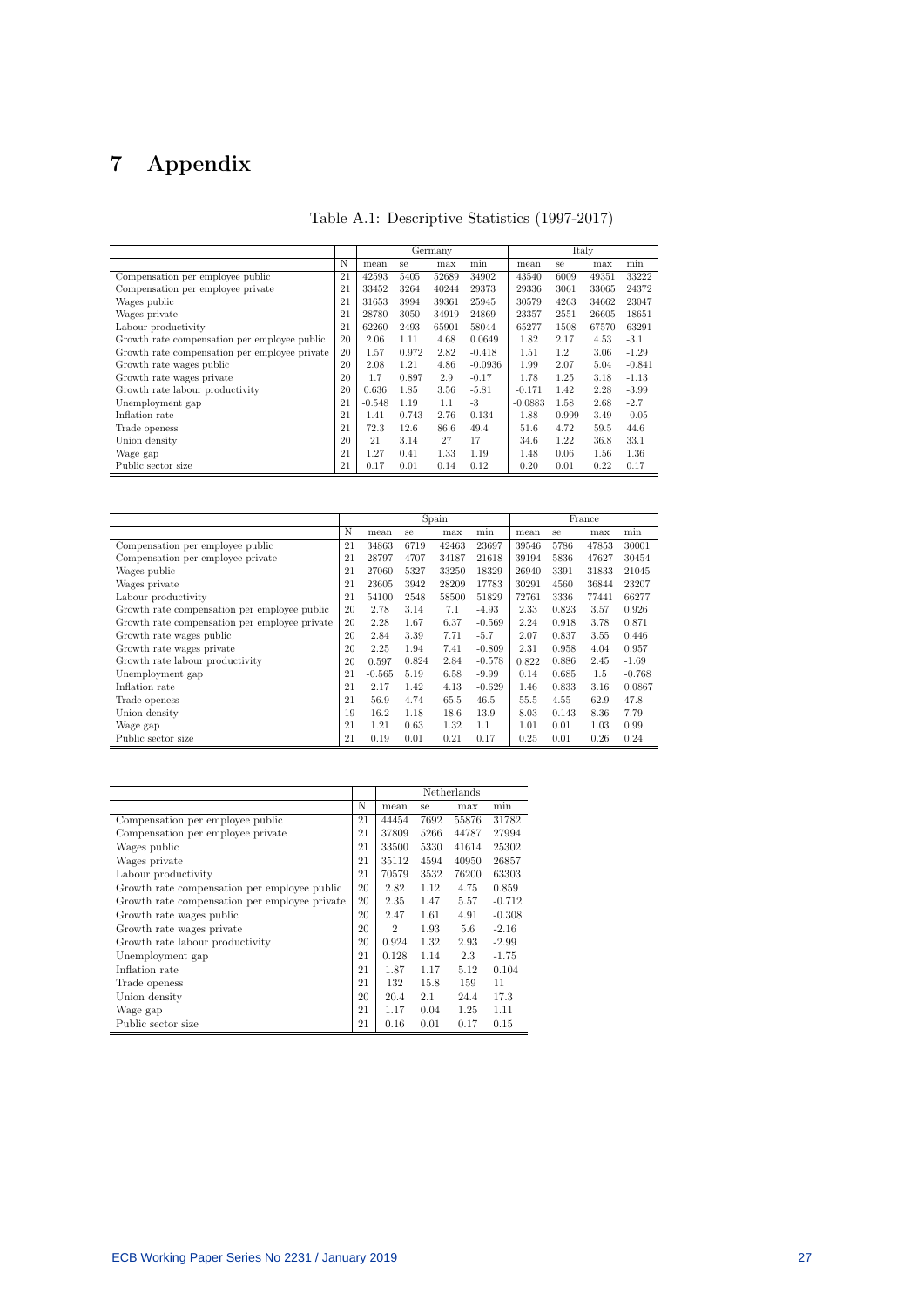Table A.2: Data sources

| Variable                          | Source        |
|-----------------------------------|---------------|
| Compensation of employees public  | Eurostat/ESCB |
| Compensation of employees private | Eurostat/ESCB |
| <i>Wages and salaries</i>         | Eurostat/ESCB |
| HICP                              | Eurostat      |
| Productivity                      | Eurostat      |
| Employment                        | Eurostat      |
| Unemployment gap                  | <b>ESCB</b>   |
| Trade openness                    | Eurostat      |
| Union density                     | OECD          |

Table A.3: Estimated coefficients of the response of private wages to a 1% shock to public wages

|                                     | (1)          | $\left( 2\right)$ | (3)              | (4)              | (5)              | (6)              |
|-------------------------------------|--------------|-------------------|------------------|------------------|------------------|------------------|
|                                     | $\Delta Y_t$ | $\Delta Y_{t+1}$  | $\Delta Y_{t+2}$ | $\Delta Y_{t+3}$ | $\Delta Y_{t+4}$ | $\Delta Y_{t+5}$ |
| Change                              | $0.270*$     | $0.546**$         | $0.780**$        | $0.715*$         | $0.793*$         | $1.043**$        |
|                                     | [0.113]      | [0.173]           | [0.250]          | [0.283]          | [0.292]          | [0.324]          |
| L.Change                            | 0.0738       | $0.293*$          | 0.122            | 0.192            | 0.549            | 0.479            |
|                                     | [0.0656]     | [0.122]           | [0.278]          | [0.359]          | [0.396]          | [0.412]          |
| Productivity                        | $0.486**$    | 0.432             | $0.399*$         | $0.556***$       | $0.859**$        | $0.938*$         |
|                                     | [0.137]      | [0.217]           | [0.157]          | [0.0779]         | [0.257]          | [0.380]          |
|                                     |              |                   |                  |                  |                  |                  |
| Unemployment gap                    | $-0.226$     | $-0.308$          | $-0.844$         | $-1.049***$      | $-1.973***$      | $-2.395**$       |
|                                     | [0.337]      | [0.487]           | [0.578]          | [0.158]          | [0.389]          | [0.520]          |
| L.Public sector size                | 0.770        | 2.356             | $3.318**$        | 2.901            | 3.444            | 1.664            |
|                                     | [0.774]      | [1.120]           | [1.122]          | [1.612]          | [1.719]          | [3.493]          |
| L <sub>2</sub> . Public sector size | $-1.052$     | $-3.047*$         | $-4.187**$       | $-3.931$         | $-4.989*$        | $-2.603$         |
|                                     | [0.912]      | [1.313]           | [1.328]          | [1.874]          | [1.855]          | [4.033]          |
|                                     |              |                   |                  |                  |                  |                  |
| Constant                            | 5.748        | 15.41             | 20.93            | 24.39            | 34.52            | 21.84            |
|                                     | [4.464]      | [8.064]           | [14.70]          | [17.29]          | $[19.09]$        | $[32.73]$        |
| N                                   | 90           | 85                | 80               | 75               | 70               | 65               |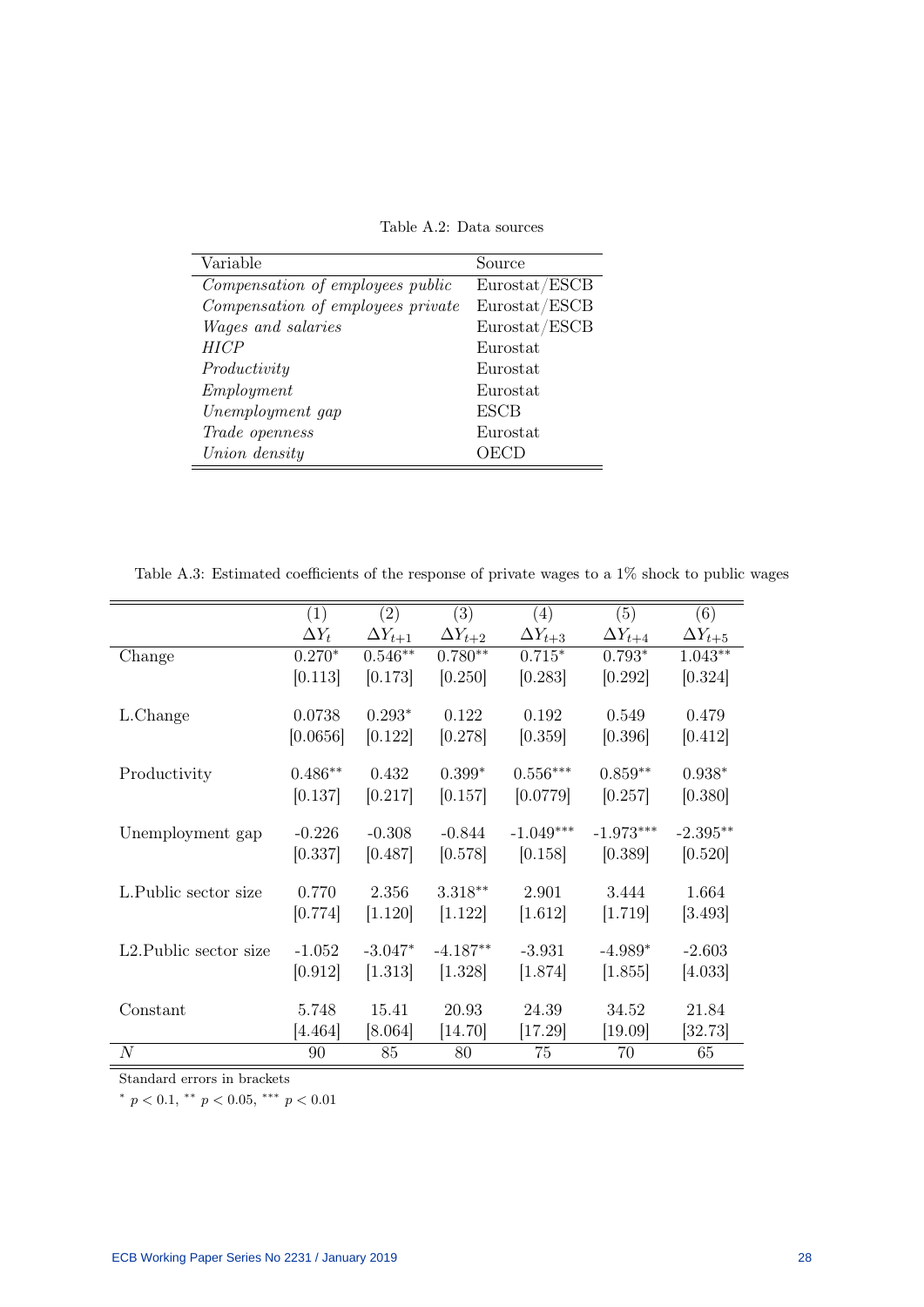|                        | (1)          | (2)              | (3)              | (4)              | (5)              | (6)              |
|------------------------|--------------|------------------|------------------|------------------|------------------|------------------|
|                        | $\Delta Y_t$ | $\Delta Y_{t+1}$ | $\Delta Y_{t+2}$ | $\Delta Y_{t+3}$ | $\Delta Y_{t+4}$ | $\Delta Y_{t+5}$ |
| Symmetric shock        | 0.246        | $0.570*$         | $0.786**$        | $0.680**$        | $0.761**$        | $0.988**$        |
|                        | [0.126]      | [0.206]          | [0.274]          | [0.215]          | [0.247]          | [0.244]          |
|                        |              |                  |                  |                  |                  |                  |
| L.Symmetric shock      | 0.127        | $0.346***$       | 0.291            | 0.473            | 0.666            | 0.582            |
|                        | [0.0628]     | [0.0539]         | [0.245]          | [0.375]          | [0.453]          | [0.453]          |
|                        |              |                  |                  |                  |                  |                  |
| Productivity           | $0.449**$    | 0.339            | 0.303            | $0.454**$        | $0.767**$        | $0.830*$         |
|                        | [0.162]      | [0.284]          | [0.235]          | [0.158]          | [0.172]          | [0.307]          |
|                        |              |                  |                  |                  |                  |                  |
| Unemployment gap       | $-0.243$     | $-0.369$         | $-0.955$         | $-1.121**$       | $-2.087***$      | $-2.523***$      |
|                        | [0.327]      | [0.526]          | [0.644]          | [0.274]          | [0.146]          | [0.378]          |
| L.Public sector size   | 0.773        | $2.582*$         | $3.960**$        | 3.876**          | $4.373*$         | 2.588            |
|                        |              |                  |                  |                  |                  |                  |
|                        | [0.658]      | [1.082]          | [1.070]          | [1.286]          | [1.861]          | [4.047]          |
| L2. Public sector size | $-1.045$     | $-3.197**$       | $-4.539**$       | $-4.420**$       | $-5.082*$        | $-2.468$         |
|                        | [0.717]      | [1.076]          | [1.069]          | [1.559]          | [2.274]          | [4.735]          |
|                        |              |                  |                  |                  |                  |                  |
| Constant               | 5.885        | $14.59*$         | 15.84            | 15.20            | 18.58            | 1.887            |
|                        | [3.189]      | [6.384]          | [12.35]          | [17.86]          | [20.62]          | [39.24]          |
| $\overline{N}$         | 90           | 85               | 80               | 75               | 70               | 65               |

Table A.4: Estimated coefficients of the response of private wages to a 1 standard deviation shock to public wages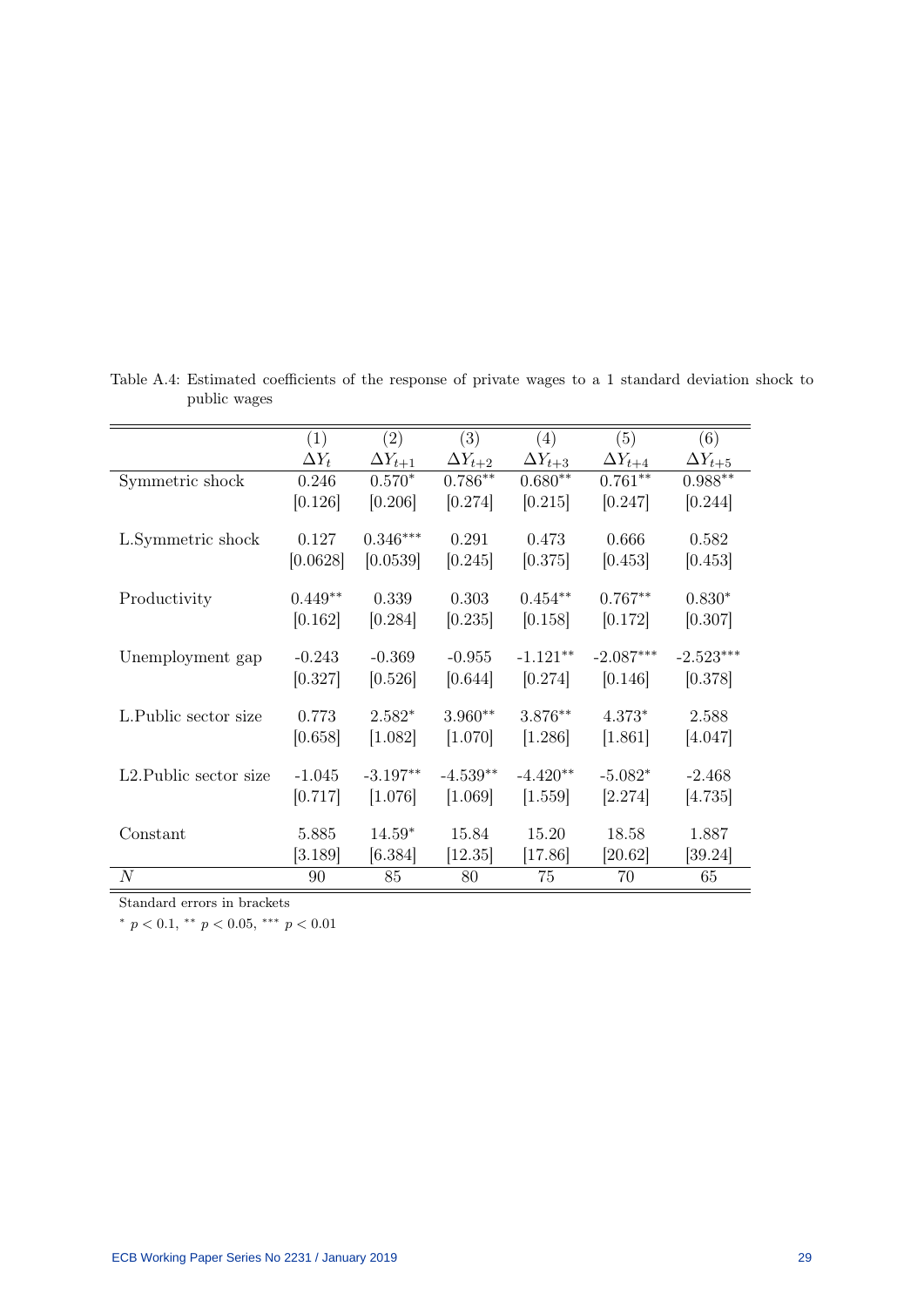|                                     | (1)          | (2)              | $\left( 3\right)$ | (4)              | (5)              | (6)              |
|-------------------------------------|--------------|------------------|-------------------|------------------|------------------|------------------|
|                                     | $\Delta Y_t$ | $\Delta Y_{t+1}$ | $\Delta Y_{t+2}$  | $\Delta Y_{t+3}$ | $\Delta Y_{t+4}$ | $\Delta Y_{t+5}$ |
| Positive shock                      | $0.243*$     | $0.610**$        | $0.860**$         | $0.801***$       | $0.788***$       | $0.857**$        |
|                                     | [0.111]      | [0.171]          | [0.192]           | [0.159]          | [0.169]          | [0.205]          |
|                                     |              |                  |                   |                  |                  |                  |
| L.Positive shock                    | 0.175        | $0.364*$         | 0.376             | 0.525            | 0.533            | 0.484            |
|                                     | [0.112]      | [0.132]          | [0.262]           | [0.339]          | [0.420]          | [0.445]          |
|                                     |              |                  |                   |                  |                  |                  |
| Productivity                        | $0.459**$    | 0.359            | 0.330             | $0.460**$        | $0.814**$        | $0.934*$         |
|                                     | [0.120]      | [0.226]          | [0.157]           | [0.132]          | [0.181]          | [0.338]          |
|                                     |              |                  |                   |                  |                  |                  |
| Unemployment gap                    | $-0.276$     | $-0.503$         | $-1.078*$         | $-1.306***$      | $-2.277***$      | $-2.765***$      |
|                                     | [0.250]      | [0.395]          | [0.487]           | [0.231]          | [0.214]          | [0.422]          |
| L. Public sector size               | 0.472        | 2.059            | $3.063*$          | $3.519**$        | 3.432            | 1.683            |
|                                     | [0.613]      | [1.094]          | [1.400]           | [1.193]          | [2.051]          | [4.263]          |
|                                     |              |                  |                   |                  |                  |                  |
| L <sub>2</sub> . Public sector size | $-0.726$     | $-2.564*$        | $-3.563*$         | $-4.097**$       | $-3.999$         | $-1.223$         |
|                                     | [0.697]      | [1.090]          | [1.401]           | [1.410]          | [2.378]          | [4.967]          |
|                                     |              |                  |                   |                  |                  |                  |
| Constant                            | 5.277        | 12.04            | 13.38             | 15.22            | 14.97            | $-6.189$         |
|                                     | $[3.479]$    | [7.739]          | $[12.29]$         | $[15.36]$        | [21.36]          | [40.09]          |
| $\boldsymbol{N}$                    | 90           | 85               | 80                | 75               | 70               | 65               |

Table A.5: Estimated coefficients of the response of private wages to +1 standard deviation shock to public wages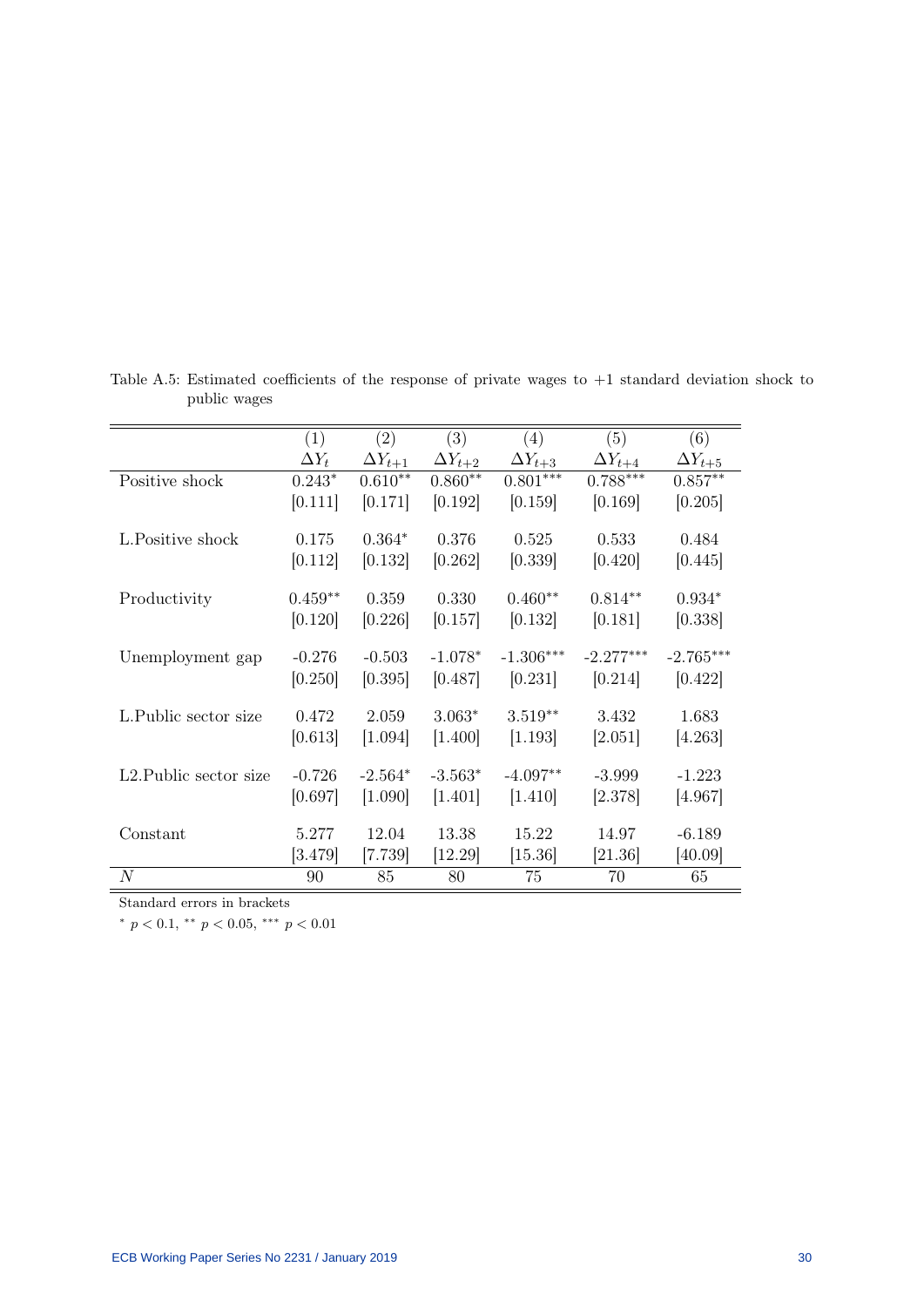|                                     | (1)          | (2)              | (3)              | (4)              | (5)              | (6)              |
|-------------------------------------|--------------|------------------|------------------|------------------|------------------|------------------|
|                                     | $\Delta Y_t$ | $\Delta Y_{t+1}$ | $\Delta Y_{t+2}$ | $\Delta Y_{t+3}$ | $\Delta Y_{t+4}$ | $\Delta Y_{t+5}$ |
| Negative shock                      | $-0.119$     | $-0.468$         | $-0.626$         | $-1.203$         | $-0.737$         | $-0.243$         |
|                                     | [0.222]      | [0.374]          | [0.585]          | [0.917]          | [1.380]          | [1.518]          |
| Productivity                        | $0.541**$    | $0.537*$         | $0.585*$         | $0.729**$        | $1.026**$        | $1.114**$        |
|                                     | [0.154]      | [0.244]          | [0.227]          | [0.173]          | [0.319]          | [0.387]          |
| Unemployment gap                    | $-0.373$     | $-0.642$         | $-1.345$         | $-1.794***$      | $-2.532***$      | $-2.835**$       |
|                                     | [0.358]      | [0.649]          | [0.728]          | [0.344]          | [0.528]          | [0.760]          |
| L.Public sector size                | $-0.202$     | $-0.118$         | 0.680            | 1.099            | 0.279            |                  |
|                                     |              |                  |                  |                  |                  | $-1.418$         |
|                                     | [0.985]      | [1.774]          | 2.555            | [3.047]          | 2.907            | [4.003]          |
| L <sub>2</sub> . Public sector size | 0.135        | $-0.0922$        | $-0.807$         | $-1.355$         | $-0.333$         | 2.270            |
|                                     | [0.987]      | [1.644]          | [2.206]          | [2.783]          | [3.115]          | [3.868]          |
| Constant                            | 1.798        | 5.958            | 6.282            | 9.563            | 5.489            | $-13.20$         |
|                                     | [2.619]      | [4.640]          | [12.31]          | [24.24]          | [29.59]          | [48.38]          |
| N                                   | 90           | 85               | 80               | 75               | 70               | 65               |

Table A.6: Estimated coefficients of the response of private wages to −1 standard deviation shock to public wages